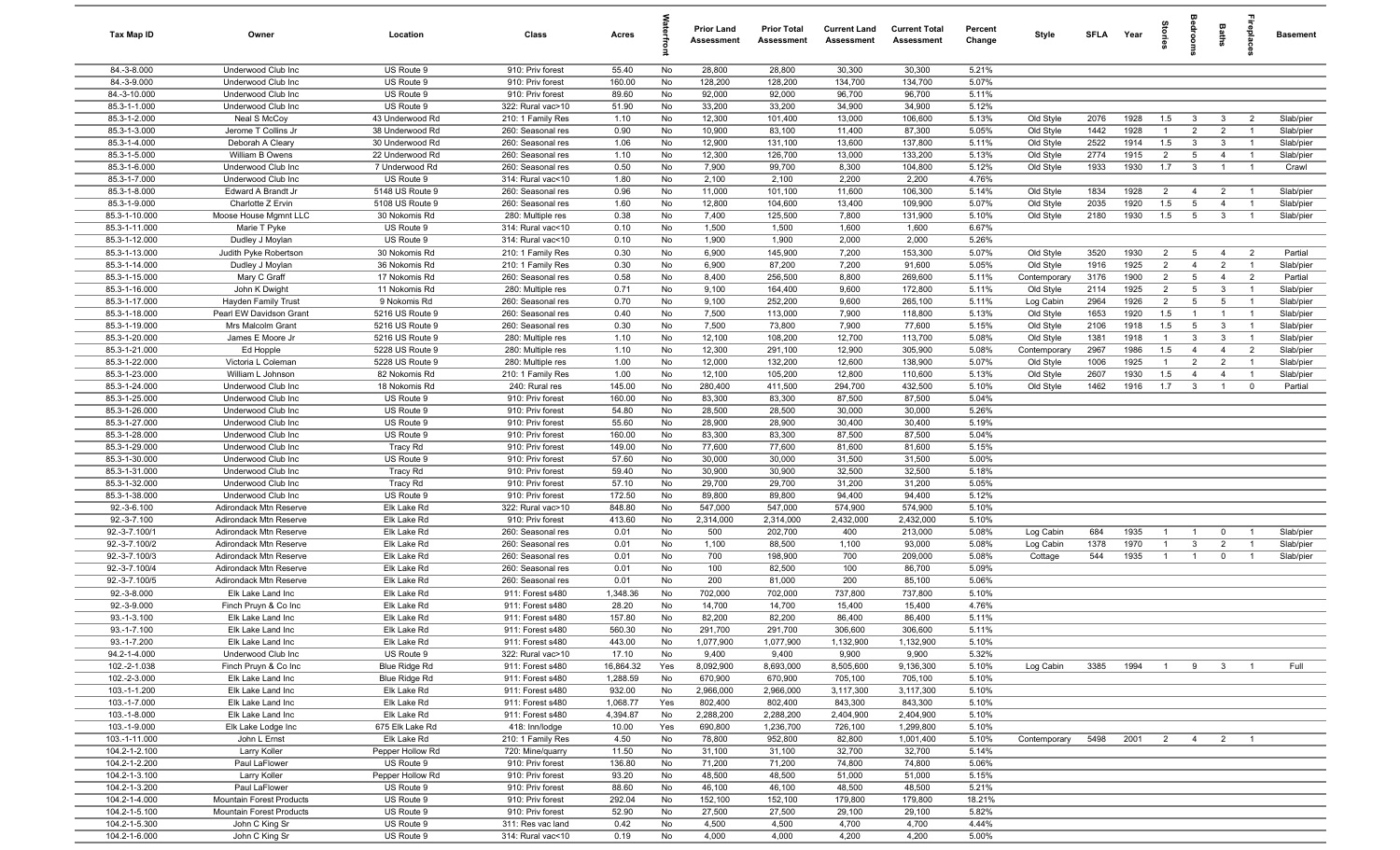| Tax Map ID                       | Owner                                  | Location                                 | Class                                  | Acres         |          | <b>Prior Land</b><br>Assessment | <b>Prior Total</b><br>Assessment | <b>Current Land</b><br>Assessment | <b>Current Total</b><br>Assessment | Percent<br>Change | Style                  | <b>SFLA</b> | Year         | Stories                          | <b>Bedrooms</b>                           | <b>Baths</b>                   | repla                         | <b>Basement</b>    |
|----------------------------------|----------------------------------------|------------------------------------------|----------------------------------------|---------------|----------|---------------------------------|----------------------------------|-----------------------------------|------------------------------------|-------------------|------------------------|-------------|--------------|----------------------------------|-------------------------------------------|--------------------------------|-------------------------------|--------------------|
| 104.2-1-7.200                    | Mountain Forest Products               | US Route 9                               | 910: Priv forest                       | 37.20         | No       | 22,700                          | 22,700                           | 23,900                            | 23,900                             | 5.29%             |                        |             |              |                                  |                                           |                                |                               |                    |
| 104.2-1-8.002                    | Gary E Brown                           | 4213 US Route 9                          | 260: Seasonal res                      | 125.90        | Yes      | 109,900                         | 140,000                          | 85,754                            | 159,910                            | 14.22%            | Log Cabin              | 873         | 1950         | $\overline{1}$                   | $\overline{2}$                            | $\overline{1}$                 | $\overline{1}$                | Slab/pier          |
| 104.2-1-11.100                   | John C King Sr                         | 124 Greenough Rd                         | 280: Multiple res                      | 94.73         | No       | 65,600                          | 160,700                          | 68,900                            | 168,900                            | 5.10%             | Old Style              | 1203        | 1800         | 1.5                              | $\mathbf{3}$                              | $\mathbf 0$                    | $\overline{1}$                | Partial            |
| 104.2-1-11.210                   | Marjorie Pulcastro                     | Greenough Rd                             | 311: Res vac land                      | 5.70          | No       | 17,700                          | 17,700                           | 18,600                            | 18,600                             | 5.08%             |                        |             |              |                                  |                                           |                                |                               |                    |
| 104.2-1-11.220                   | Edwin L Mower                          | Greenough Rd                             | 314: Rural vac<10                      | 2.94          | No       | 14,300                          | 14,300                           | 15,000                            | 15,000                             | 4.90%             | Ranch                  | 744         | 2003         | $\overline{1}$                   |                                           | $\mathbf{1}$                   | $\overline{1}$                | Partial            |
| 104.2-1-11.310<br>104.2-1-11.320 | Marjorie Pulcastro<br>Edwin L Mower    | 64 Greenough Rd<br>100 Greenough Rd      | 210: 1 Family Res<br>210: 1 Family Res | 6.45<br>3.20  | No<br>No | 18,900<br>14,700                | 69,000<br>62,800                 | 19,800<br>15,400                  | 72,500<br>66,000                   | 5.07%<br>5.10%    | Manufactured           | 720         | 1982         | $\overline{1}$                   | 2                                         | $\overline{1}$                 | $\overline{\mathbf{0}}$       | Crawl              |
| 104.2-1-12.000                   | Richard N Guttenberg                   | 54 Greenough Rd                          | 240: Rural res                         | 102.50        | No       | 93,500                          | 336,500                          | 98,300                            | 353,700                            | 5.11%             | Old Style              | 3716        | 1867         | $\overline{2}$                   | $\overline{\mathbf{3}}$                   | 3                              | $\overline{1}$                | Partial            |
| 104.2-1-14.000                   | John H Digrugilliers                   | 49 Greenough Rd                          | 210: 1 Family Res                      | 2.20          | No       | 19,200                          | 124,300                          | 20,100                            | 130,600                            | 5.07%             | Cottage                | 595         | 1969         | $\mathbf{1}$                     | $\overline{2}$                            | $\overline{1}$                 | $\mathbf 0$                   | Full               |
| 104.2-1-15.000                   | James S Duntley                        | 3974 US Route 9                          | 210: 1 Family Res                      | 3.80          | No       | 15,400                          | 63,100                           | 16,200                            | 66,300                             | 5.07%             | Old Style              | 1309        | 1930         | 1.5                              | $\overline{2}$                            | $\overline{1}$                 | $\mathbf 0$                   | Partial            |
| 104.2-1-16.000                   | Michael A Marsden                      | 3948 US Route 9                          | 210: 1 Family Res                      | 1.00          | No       | 12,000                          | 47,200                           | 12,600                            | 49,600                             | 5.08%             | Old Style              | 943         | 1925         | 1.5                              | $\overline{2}$                            | $\overline{1}$                 | $\mathbf 0$                   | Full               |
| 104.2-1-17.000                   | Bernard A DeZalia                      | US Route 9                               | 314: Rural vac<10                      | 0.40          | No       | 4,400                           | 4,400                            | 4,600                             | 4,600                              | 4.55%             |                        |             |              |                                  |                                           |                                |                               |                    |
| 104.2-1-18.000                   | Susan M Barnabei                       | 3963 US Route 9                          | 210: 1 Family Res                      | 2.50          | No       | 13,900                          | 49,800                           | 21,860                            | 85,580                             | 71.85%            | Old Style              | 1416        | 1926         | 1.5                              | $\overline{\mathbf{3}}$                   | $\overline{2}$                 | $\overline{\mathbf{0}}$       | Partial            |
| 104.2-1-19.000                   | Faye R Fraioli                         | US Route 9                               | 311: Res vac land                      | 2.60          | No       | 8,700                           | 8,700                            | 9,100                             | 9,100                              | 4.60%             |                        |             |              |                                  |                                           |                                |                               |                    |
| 104.2-1-20.000                   | Michael A Marsden                      | 3943 US Route 9                          | 260: Seasonal res                      | 1.40          | No       | 12,700                          | 67,900                           | 13,400                            | 71,400                             | 5.15%             | Old Style              | 2064        | 1957         | $\overline{1}$                   | $^{\circ}$                                | $\mathbf 0$                    | $\mathbf 0$                   | Full               |
| 104.2-1-21.000                   | Herman Jurgens                         | 3949 US Route 9                          | 210: 1 Family Res                      | 0.25          | No       | 6,900                           | 71,500                           | 5,340                             | 60,000                             | $-16.08%$         | Cottage                | 1080        | 1938         | $\overline{1}$                   | 2                                         | $\overline{1}$                 | $\overline{1}$                | Partial            |
| 104.2-1-22.000                   | Faye R Fraioli                         | 3949 US Route 9                          | 260: Seasonal res                      | 4.30          | No       | 16,500                          | 70,200                           | 17,400                            | 73,800                             | 5.13%             | Cottage                | 788         | 1925         | $\overline{1}$                   | $\mathbf{3}$                              | $\overline{1}$                 | $\mathbf 0$                   | Crawl              |
| 104.4-1-3.000                    | Charles Kolodzey Jr                    | Pepper Hollow Rd                         | 260: Seasonal res                      | 1.00          | No       | 7,200                           | 39,000                           | 7,600                             | 41,000                             | 5.13%             | Old Style              | 912         | 1947         | $\overline{2}$                   | $\overline{1}$                            | $\mathbf 0$                    | $\overline{0}$                | Slab/pier          |
| 104.4-1-4.003                    | Michael J Kosto                        | US Route 9                               | 910: Priv forest                       | 86.66         | No       | 61,400                          | 61,400                           | 67,470                            | 67,470                             | 9.89%             |                        |             |              |                                  |                                           |                                |                               |                    |
| 104.4-1-5.000<br>104.4-1-6.000   | John F Meinrenken                      | 3765 US Route 9<br>US Route 9            | 260: Seasonal res<br>910: Priv forest  | 1.00          | No<br>No | 17,400                          | 33,700<br>42,900                 | 18,300<br>54,660                  | 35,400<br>54,660                   | 5.04%<br>27.41%   | Cottage                | 456         | 1960         | $\overline{1}$                   | $\overline{1}$                            | $\overline{1}$                 |                               | Slab/pier          |
| 104.4-1-7.000                    | Jean A McKee<br>Julia Kern             | 177 Pepper Hollow Rd                     | 260: Seasonal res                      | 63.48<br>3.30 | No       | 42,900<br>20,500                | 55,300                           | 21,500                            | 58,100                             | 5.06%             | Cottage                | 480         | 1945         | $\overline{1}$                   | $\overline{2}$                            | $\mathbf 0$                    |                               | Slab/pier          |
| 104.4-1-8.110                    | Walter H Paustian                      | Pepper Hollow Rd                         | 314: Rural vac<10                      | 4.11          | No       | 16,000                          | 16,000                           | 16,800                            | 16,800                             | 5.00%             |                        |             |              |                                  |                                           |                                |                               |                    |
| 104.4-1-8.120                    | Walter H Paustian                      | 170 Pepper Hollow Rd                     | 210: 1 Family Res                      | 5.40          | No       | 17,300                          | 100,400                          | 18,200                            | 105,500                            | 5.08%             | Log Cabin              | 1020        | 1988         | $\overline{1}$                   | $\overline{2}$                            | $\overline{1}$                 | $\mathbf 0$                   | Full               |
| 104.4-1-8.130                    | Paul LaFlower                          | Pepper Hollow Rd                         | 322: Rural vac>10                      | 29.00         | No       | 41,200                          | 41,200                           | 43,300                            | 43,300                             | 5.10%             |                        |             |              |                                  |                                           |                                |                               |                    |
| 104.4-1-8.200                    | Walter H Paustian                      | Pepper Hollow Rd                         | 314: Rural vac<10                      | 8.00          | No       | 9,600                           | 9,600                            | 10,100                            | 10,100                             | 5.21%             |                        |             |              |                                  |                                           |                                |                               |                    |
| 104.4-1-8.300                    | Violet M Johnston                      | Pepper Hollow Rd                         | 322: Rural vac>10                      | 11.60         | No       | 6,900                           | 6,900                            | 7,300                             | 7,300                              | 5.80%             |                        |             |              |                                  |                                           |                                |                               |                    |
| 104.4-1-9.000                    | Violet M Anderson                      | 151 Pepper Hollow Rd                     | 210: 1 Family Res                      | 4.00          | No       | 20,900                          | 110,100                          | 22,000                            | 115,700                            | 5.09%             | Log Cabin              | 1324        | 1975         | $\mathbf{1}$                     | $\overline{2}$                            | $\overline{1}$                 | $^{\circ}$                    | Full               |
| 104.4-1-11.000                   | Peter Anzovino III                     | 136 Pepper Hollow Rd                     | 260: Seasonal res                      | 1.43          | No       | 12,700                          | 51,600                           | 13,300                            | 54,200                             | 5.04%             | Cottage                | 664         | 1950         | $\mathbf{1}$                     | $\overline{1}$                            | $\overline{1}$                 | $\mathbf 0$                   | Slab/pier          |
| 104.4-1-12.000                   | Michael P Fries                        | 120 Pepper Hollow Rd                     | 260: Seasonal res                      | 2.40          | No       | 19,400                          | 59,500                           | 20,400                            | 62,500                             | 5.04%             | Cottage                | 672         | 1979         | $\overline{1}$                   | $\overline{2}$                            | $\overline{1}$                 | $\mathbf 0$                   | Crawl              |
| 104.4-1-13.000                   | Marie Yellott                          | Pepper Hollow Rd                         | 314: Rural vac<10                      | 0.50          | No       | 4,600                           | 4,600                            | 4,800                             | 4,800                              | 4.35%             |                        |             |              |                                  |                                           |                                |                               |                    |
| 104.4-1-14.000                   | Marie Yellott                          | Pepper Hollow Rd                         | 314: Rural vac<10                      | 0.80          | No       | 5,700                           | 5,700                            | 6,000                             | 6,000                              | 5.26%             |                        |             |              |                                  |                                           |                                |                               |                    |
| 104.4-1-15.000                   | Marie Yellott                          | 112 Pepper Hollow Rd                     | 210: 1 Family Res                      | 0.30          | No       | 7,000                           | 37,500                           | 7,300                             | 39,400                             | 5.07%             | Cottage                | 617         | 1940         | $\overline{1}$                   | $\mathbf{3}$                              | $\overline{1}$                 |                               | Slab/pier          |
| 104.4-1-16.000                   | Henry Artus Sr                         | Pepper Hollow Rd                         | 314: Rural vac<10                      | 0.58          | No       | 4,200<br>2,500                  | 4,200<br>2,500                   | 4,400<br>2,600                    | 4,400<br>2,600                     | 4.76%<br>4.00%    |                        |             |              |                                  |                                           |                                |                               |                    |
| 104.4-1-17.000<br>104.4-1-18.000 | Charles D Yellott<br>Charles D Yellott | Pepper Hollow Rd<br>106 Pepper Hollow Rd | 314: Rural vac<10<br>210: 1 Family Res | 0.16<br>0.64  | No<br>No | 8,800                           | 78,200                           | 9,300                             | 82,200                             | 5.12%             | Ranch                  | 912         | 1973         | $\overline{1}$                   | $\overline{2}$                            | $\overline{1}$                 | $\overline{1}$                | Full               |
| 104.4-1-19.000                   | Nicholas A Piterniak Jr                | 102 Pepper Hollow Rd                     | 260: Seasonal res                      | 0.80          | No       | 10,000                          | 25,500                           | 10,500                            | 26,800                             | 5.10%             | Cottage                | 450         | 1930         | $\overline{1}$                   | $\mathbf{1}$                              | $\mathbf 0$                    | $\mathbf 0$                   | Crawl              |
| 104.4-1-20.000                   | Linda Decker                           | 86 Pepper Hollow Rd                      | 260: Seasonal res                      | 10.40         | No       | 23,300                          | 65,000                           | 24,500                            | 68,300                             | 5.08%             | Old Style              | 1550        | 1880         | $\overline{2}$                   | $5\overline{5}$                           | $\overline{1}$                 | $\mathbf 0$                   | Partial            |
| 104.4-1-21.000                   | Derwood Washburn                       | 84 Pepper Hollow Rd                      | 210: 1 Family Res                      | 0.48          | No       | 7,900                           | 69,100                           | 8,300                             | 72,600                             | 5.07%             | Log Cabin              | 816         | 1986         | $\overline{1}$                   | $\overline{2}$                            | $\overline{1}$                 | $\mathbf 0$                   | Slab/pier          |
| 104.4-1-22.000                   | Louise Moore                           | 77 Pepper Hollow Rd                      | 260: Seasonal res                      | 0.60          | No       | 8,500                           | 37,000                           | 8,900                             | 38,900                             | 5.14%             | Old Style              | 961         | 1916         | 1.5                              | $\overline{4}$                            | $\overline{1}$                 | $\mathbf 0$                   | Partial            |
| 104.4-1-23.000                   | Jeffrey G Waters                       | 83 Pepper Hollow Rd                      | 260: Seasonal res                      | 0.30          | No       | 6,900                           | 31,200                           | 7,300                             | 32,800                             | 5.13%             | Cottage                | 480         | 1970         | $\overline{1}$                   | 2                                         | $\overline{1}$                 | $\mathbf 0$                   | Slab/pier          |
| 104.4-1-24.000                   | Lawrence J Thayer III                  | 85 Pepper Hollow Rd                      | 270: Mfg housing                       | 1.20          | No       | 17,800                          | 28,200                           | 18,700                            | 29,600                             | 4.96%             |                        |             |              |                                  |                                           |                                |                               |                    |
| 104.4-1-25.000                   | Thomas H Gervais                       | Pepper Hollow Rd                         | 311: Res vac land                      | 4.60          | No       | 21,900                          | 21,900                           | 23,000                            | 23,000                             | 5.02%             |                        |             |              |                                  |                                           |                                |                               |                    |
| 104.4-1-26.000                   | Henry S Artus Sr                       | 110 Pepper Hollow Rd                     | 210: 1 Family Res                      | 1.18          | No       | 17,900                          | 29,500                           | 18,800                            | 31,000                             | 5.08%             | Old Style              | 933         | 1910         | 1.5                              | $\overline{2}$                            | $\mathbf{1}$                   | $\mathbf 0$                   | Partial            |
| 104.4-1-27.000                   | Manchester Hunt Club Inc               | 123 Pepper Hollow Rd                     | 260: Seasonal res                      | 1.10          | No       | 17,600                          | 50,200                           | 18,500                            | 52,800                             | 5.18%             | Log Cabin              | 825         | 1940         | 1.5                              | $\mathbf{3}$                              | $\overline{1}$                 | $\mathbf 0$                   | Slab/pier          |
| 104.4-1-28.000                   | John H Albert                          | 139 Pepper Hollow Rd                     | 271: Mfg housings                      | 3.50          | No       | 20,600                          | 27,500                           | 28,870                            | 42,100                             | 53.09%            |                        |             |              |                                  |                                           |                                |                               |                    |
| 104.4-1-29.000                   | Jozef Kralik                           | Pepper Hollow Rd                         | 322: Rural vac>10                      | 10.00         | No       | 22,900                          | 22,900                           | 24,100                            | 24,100                             | 5.24%             |                        |             |              |                                  |                                           |                                |                               |                    |
| 104.4-1-30.100<br>104.4-1-30.200 | Thomas H Gervais<br>Joanne H Christner | Pepper Hollow Rd<br>73 Pepper Hollow Rd  | 311: Res vac land<br>260: Seasonal res | 4.30<br>1.00  | No<br>No | 16,300<br>12,100                | 16,300<br>35,100                 | 17,100<br>12,700                  | 17,100<br>36,900                   | 4.91%<br>5.13%    | Old Style              | 1176        | 1947         | 1.5                              | $\overline{1}$                            | $\mathbf{0}$                   | $\overline{0}$                | Slab/pier          |
| 104.4-1-31.100                   | James lannaccone                       | 44 Pepper Hollow Rd                      | 210: 1 Family Res                      | 8.30          | No       | 21,200                          | 97,000                           | 22,200                            | 101,900                            | 5.05%             | Log Cabin              | 957         | 1989         | $\overline{1}$                   | $\overline{2}$                            | $\overline{1}$                 | $\mathbf{0}$                  | Full               |
| 104.4-1-31.200                   | <b>Charles Yellott</b>                 | Pepper Hollow Rd                         | 314: Rural vac<10                      | 4.15          | No       | 10,600                          | 10,600                           | 11,100                            | 11,100                             | 4.72%             |                        |             |              |                                  |                                           |                                |                               |                    |
| 104.4-1-32.110                   | <b>Charles Yellott</b>                 | US Route 9                               | 322: Rural vac>10                      | 18.10         | No       | 27,400                          | 27,400                           | 28,800                            | 28,800                             | 5.11%             |                        |             |              |                                  |                                           |                                |                               |                    |
| 104.4-1-32.120                   | Michael A Marsden                      | US Route 9                               | 322: Rural vac>10                      | 16.20         | No       | 25,200                          | 25,200                           | 26,500                            | 26,500                             | 5.16%             |                        |             |              |                                  |                                           |                                |                               |                    |
| 104.4-1-32.200                   | Michael A Marsden                      | US Route 9                               | 314: Rural vac<10                      | 2.42          | No       | 3,100                           | 3,100                            | 3,300                             | 3,300                              | 6.45%             |                        |             |              |                                  |                                           |                                |                               |                    |
| 104.4-1-34.000                   | Nora Calcutti                          | 7 Pepper Hollow Rd                       | 260: Seasonal res                      | 1.50          | No       | 18,200                          | 47,000                           | 19,100                            | 49,400                             | 5.11%             | Cottage                | 576         | 1950         | $\overline{1}$                   | $\overline{2}$                            | $\overline{1}$                 | $\overline{0}$                | Full               |
| 104.4-1-35.000                   | Robert L Millman                       | 13 Pepper Hollow Rd                      | 260: Seasonal res                      | 3.00          | No       | 19,800                          | 40,000                           | 22,260                            | 40,464                             | 1.16%             | Cottage                | 720         | 2006         | 1.5                              | $\overline{2}$                            | $\overline{1}$                 | $\overline{0}$                | Slab/pier          |
| 104.4-1-36.100                   | Michael A Marsden                      | 3857 US Route 9                          | 210: 1 Family Res                      | 3.60          | No       | 20,600                          | 65,500                           | 21,600                            | 68,800                             | 5.04%             | Ranch                  | 912         | 1958         | $\overline{1}$                   | $\overline{2}$                            | $\overline{1}$                 | $\overline{0}$                | Full               |
| 104.4-1-36.200                   | Charles W Pietro                       | 3835 US Route 9                          | 210: 1 Family Res                      | 2.30          | No       | 19,900                          | 68,100                           | 20,900                            | 71,600                             | 5.14%             | Cottage                | 925         | 2002         | 1.5                              | - 1                                       | $\overline{1}$                 | $\overline{0}$                | Slab/pier          |
| 104.4-1-37.000                   | James T McKee                          | 3800 US Route 9                          | 210: 1 Family Res                      | 3.50          | No       | 20,500                          | 86,200                           | 21,500                            | 90,600                             | 5.10%             | Ranch                  | 960         | 1966         | $\overline{1}$                   | $\mathbf{3}$                              | $\overline{1}$                 | $\overline{0}$                | Full               |
| 104.4-1-38.100                   | James T McKee                          | Duntley Rd                               | 314: Rural vac<10                      | 3.60          | No       | 15,300                          | 15,300                           | 16,100                            | 16,100                             | 5.23%             |                        |             |              |                                  |                                           |                                |                               |                    |
| 104.4-1-38.200                   | Patrick Morissey                       | 45 Duntley Rd                            | 210: 1 Family Res                      | 3.50          | No       | 20,600                          | 70,100                           | 21,700                            | 73,700                             | 5.14%             | Ranch                  | 960         | 1994         | $\overline{1}$                   | $\overline{\mathbf{3}}$                   | $\overline{1}$                 | $\overline{\mathbf{0}}$       | Slab/pier          |
| 104.4-1-39.002                   | George Meehan                          | 3836 US Route 9                          | 314: Rural vac<10                      | 6.30          | No       | 19,100                          | 19,100                           | 20,100                            | 20,100                             | 5.24%             |                        |             |              |                                  |                                           |                                |                               |                    |
| 104.4-1-40.001<br>104.4-1-41.000 | Robert L Pulling<br>Donald Milligan    | US Route 9<br>3858 US Route 9            | 260: Seasonal res<br>210: 1 Family Res | 2.40<br>0.70  | No<br>No | 8,600<br>9,200                  | 15,400<br>94,900                 | 9,100<br>9,600                    | 16,200<br>99,700                   | 5.19%<br>5.06%    | Cottage<br>Other Style | 384<br>1664 | 1960<br>1974 | $\overline{1}$<br>$\overline{2}$ | $\overline{0}$<br>$\overline{\mathbf{3}}$ | $\mathbf{0}$<br>$\overline{2}$ | $\mathbf 0$<br>$\overline{0}$ | Slab/pier<br>Crawl |
|                                  |                                        |                                          |                                        |               |          |                                 |                                  |                                   |                                    |                   |                        |             |              |                                  |                                           |                                |                               |                    |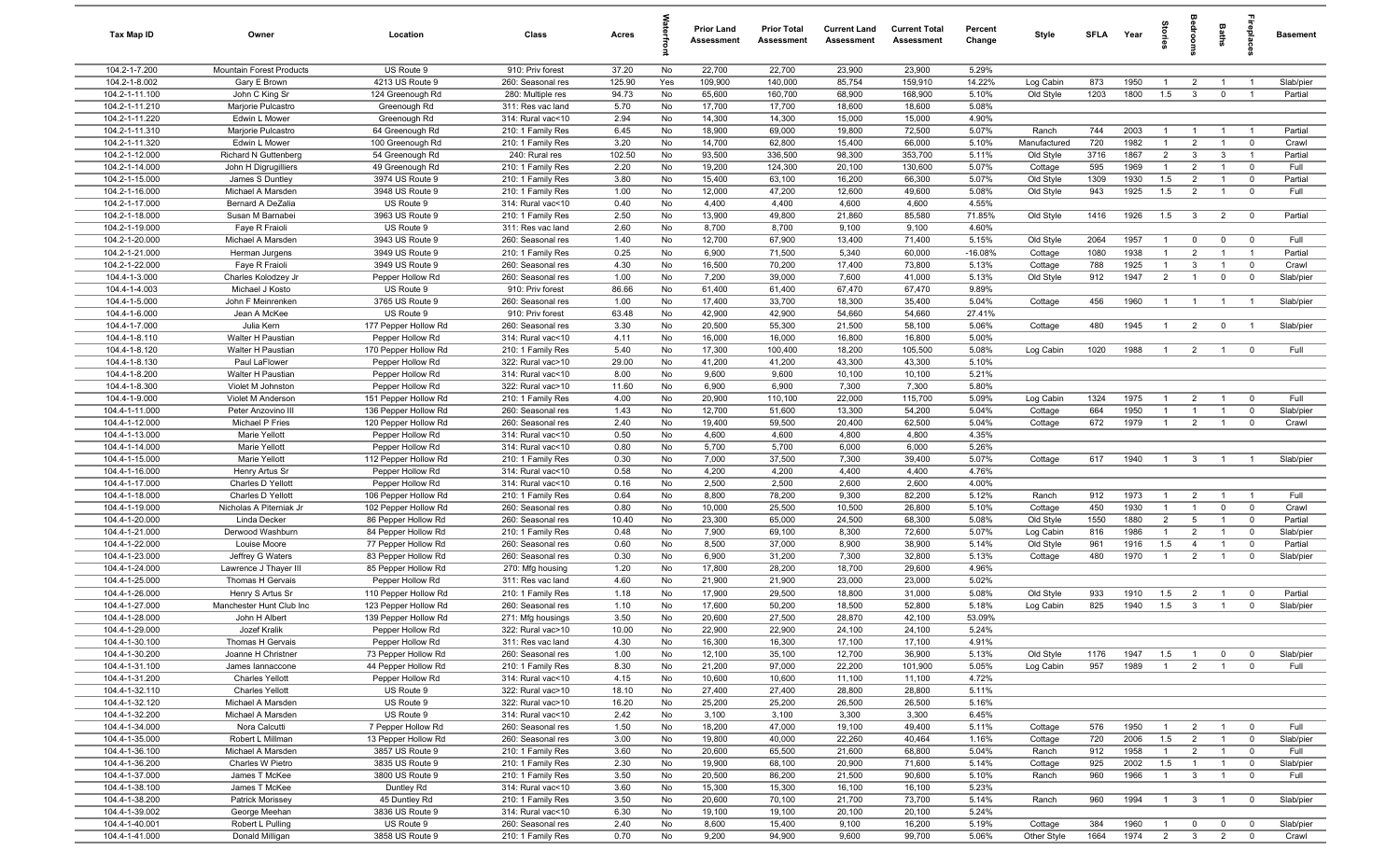| Tax Map ID                       | Owner                                      | Location                           | Class                                  | Acres          |          | <b>Prior Land</b><br>Assessment | <b>Prior Total</b><br>Assessment | <b>Current Land</b><br><b>Assessment</b> | <b>Current Total</b><br>Assessment | Percent<br>Change | Style        | <b>SFLA</b> | Year | tories         | groo                             | Baths          | epla                    | <b>Basement</b> |
|----------------------------------|--------------------------------------------|------------------------------------|----------------------------------------|----------------|----------|---------------------------------|----------------------------------|------------------------------------------|------------------------------------|-------------------|--------------|-------------|------|----------------|----------------------------------|----------------|-------------------------|-----------------|
| 104.4-1-42.000                   | Larry W Koller                             | 8 Marsden Rd                       | 210: 1 Family Res                      | 3.80           | No       | 20,700                          | 103,400                          | 21,800                                   | 108,700                            | 5.13%             | Ranch        | 1676        | 1970 | $\overline{1}$ | $5\overline{)}$                  | $\overline{2}$ | $\overline{\mathbf{0}}$ | Full            |
| 104.4-1-43.000                   | Roy D Smith                                | US Route 9                         | 314: Rural vac<10                      | 1.10           | No       | 12,000                          | 12,000                           | 12,600                                   | 12,600                             | 5.00%             |              |             |      |                |                                  |                |                         |                 |
| 104.4-1-44.002                   | Roy D Smith                                | 6 Marsden Rd                       | 210: 1 Family Res                      | 4.18           | No       | 20,900                          | 73,100                           | 21,900                                   | 84,670                             | 15.83%            | Log Cabin    | 768         | 1965 | $\overline{1}$ | $\overline{2}$                   | $\overline{1}$ | $\overline{0}$          | Crawl           |
| 104.4-1-45.100                   | David M Moffat Jr                          | US Route 9                         | 312: Vac w/imprv                       | 2.37           | No       | 14,000                          | 17,800                           | 14,700                                   | 18,700                             | 5.06%             |              |             |      |                |                                  |                |                         |                 |
| 104.4-1-45.200                   | Cynthia J Wilson                           | 3920 US Route 9                    | 210: 1 Family Res                      | 5.12           | No       | 22,500                          | 74,900                           | 25,000                                   | 93,000                             | 24.17%            | Ranch        | 1080        | 1998 | $\overline{1}$ | 5 <sup>5</sup>                   | $\overline{1}$ | $\overline{\mathbf{0}}$ | Full            |
| 104.4-1-45.300<br>104.4-1-45.400 | Angela DeZalia<br>James D DeZalia          | US Route 9<br>US Route 9           | 314: Rural vac<10                      | 2.10<br>4.23   | No<br>No | 13,500<br>15,900                | 13,500<br>15,900                 | 14,200<br>16,700                         | 14,200<br>16,700                   | 5.19%<br>5.03%    |              |             |      |                |                                  |                |                         |                 |
| 104.4-1-46.000                   | Michael A Marsden                          | US Route 9                         | 314: Rural vac<10<br>312: Vac w/imprv  | 1.00           | No       | 6,700                           | 9,400                            | 7,100                                    | 9,900                              | 5.32%             |              |             |      |                |                                  |                |                         |                 |
| 104.4-1-48.002                   | David P Anderson                           | 61 Duntley Rd                      | 280: Multiple res                      | 6.50           | No       | 24,100                          | 193,100                          | 26,940                                   | 248,100                            | 28.48%            | Ranch        | 2161        | 1960 | $\overline{1}$ | 3                                | $\overline{2}$ | $\overline{1}$          | Partial         |
| 104.4-1-49.000                   | Kevin Duntley                              | 69 Duntley Rd                      | 210: 1 Family Res                      | 3.80           | No       | 15,400                          | 56,600                           | 16,200                                   | 59,500                             | 5.12%             | Old Style    | 1723        | 1860 | 1.7            | 8                                | $\overline{1}$ | $\mathbf 0$             | Partial         |
| 104.4-1-50.000                   | Kevin Duntley                              | Duntley Rd                         | 314: Rural vac<10                      | 1.00           | No       | 1,200                           | 1,200                            | 1,300                                    | 1,300                              | 8.33%             |              |             |      |                |                                  |                |                         |                 |
| 104.4-1-51.110                   | Kevin Duntley                              | Duntley Rd                         | 322: Rural vac>10                      | 20.20          | No       | 35,400                          | 35,400                           | 37,200                                   | 37,200                             | 5.08%             |              |             |      |                |                                  |                |                         |                 |
| 104.4-1-51.120                   | William R Schultz                          | Duntley Rd                         | 912: Forest s480a                      | 3.08           | No       | 1,900                           | 1,900                            | 2,000                                    | 2,000                              | 5.26%             |              |             |      |                |                                  |                |                         |                 |
| 104.4-1-51.200                   | Joyce G Burdick                            | 107 Duntley Rd                     | 270: Mfg housing                       | 6.89           | No       | 19,100                          | 53,600                           | 20,000                                   | 56,300                             | 5.04%             |              |             |      |                |                                  |                |                         |                 |
| 104.4-1-52.000                   | William R Schultz                          | 102 Duntley Rd                     | 260: Seasonal res                      | 10.20          | No       | 23,500                          | 33,000                           | 24,700                                   | 41,600                             | 26.06%            | Cottage      | 640         | 1998 | $\overline{1}$ | $\overline{1}$                   | $\overline{1}$ | $^{\circ}$              | Full            |
| 104.4-1-53.000                   | William R Schultz                          | US Route 9                         | 912: Forest s480a                      | 71.00          | No       | 34,900                          | 34,900                           | 36,700                                   | 36,700                             | 5.16%             |              |             |      |                |                                  |                |                         |                 |
| 104.4-1-54.000                   | William R Schultz                          | US Route 9                         | 912: Forest s480a                      | 98.70          | No       | 51,400                          | 51,400                           | 54,000                                   | 54,000                             | 5.06%             |              |             |      |                |                                  |                |                         |                 |
| 104.4-1-55.000                   | Scott N Clark                              | US Route 9                         | 910: Priv forest                       | 52.10          | No       | 27,100                          | 27,100                           | 28,500                                   | 28,500                             | 5.17%             |              |             |      |                |                                  |                |                         |                 |
| 104.4-1-58.000                   | William R Schultz                          | US Route 9                         | 912: Forest s480a                      | 32.80          | No       | 17,100                          | 17,100                           | 18,000                                   | 18,000                             | 5.26%             |              |             |      |                |                                  |                |                         |                 |
| 104.4-1-59.100<br>104.4-1-59.200 | William R Schultz<br>Michael A Marsden     | Duntley Rd<br>Duntley Rd           | 912: Forest s480a<br>311: Res vac land | 104.20<br>2.00 | No<br>No | 54,300<br>7,900                 | 54,300<br>7,900                  | 57,100<br>8,300                          | 57,100<br>8,300                    | 5.16%<br>5.06%    |              |             |      |                |                                  |                |                         |                 |
| 104.4-1-60.000                   | John J Dillon                              | 48 Duntley Rd                      | 210: 1 Family Res                      | 2.00           | No       | 13,300                          | 81,100                           | 13,900                                   | 85,200                             | 5.06%             | Ranch        | 1083        | 1968 | $\overline{1}$ | $\overline{2}$                   | $\overline{1}$ | $\overline{0}$          | Full            |
| 104.4-1-61.000                   | John Fougner                               | Wonder View Rd                     | 311: Res vac land                      | 1.50           | No       | 7,500                           | 7,500                            | 11,820                                   | 11,820                             | 57.60%            |              |             |      |                |                                  |                |                         |                 |
| 104.4-1-62.000                   | Kenneth S Foster                           | 9 Wonder View Rd                   | 314: Rural vac<10                      | 1.20           | No       | 7,200                           | 7,200                            | 9,010                                    | 9,010                              | 25.14%            |              |             |      |                |                                  |                |                         |                 |
| 104.4-1-63.000                   | Franklin T Anauo                           | 27 Wonder View Rd                  | 210: 1 Family Res                      | 1.10           | No       | 12,200                          | 62,800                           | 12,800                                   | 67,500                             | 7.48%             | Ranch        | 768         | 1974 | $\overline{1}$ | $\overline{2}$                   | $\overline{1}$ | $\overline{0}$          | Slab/pier       |
| 104.4-1-64.000                   | <b>Essex County</b>                        | 37 Wonder View Rd                  | 210: 1 Family Res                      | 1.10           | No       | 12,600                          | 79,000                           | 13,200                                   | 84,100                             | 6.46%             | Ranch        | 924         | 1980 | $\overline{1}$ | $\mathbf{3}$                     | $\overline{1}$ | $\overline{0}$          | Full            |
| 104.4-1-65.000                   | Timothy J OSullivan                        | Wonder View Rd                     | 314: Rural vac<10                      | 1.10           | No       | 6,900                           | 6,900                            | 7,300                                    | 7,300                              | 5.80%             |              |             |      |                |                                  |                |                         |                 |
| 104.4-1-66.000                   | Timothy J OSullivan                        | Wonder View Rd                     | 314: Rural vac<10                      | 1.10           | No       | 6,900                           | 6,900                            | 7,300                                    | 7,300                              | 5.80%             |              |             |      |                |                                  |                |                         |                 |
| 104.4-1-67.000                   | Rebecca L Caza                             | 69 Wonder View Rd                  | 210: 1 Family Res                      | 1.80           | No       | 13,000                          | 62,600                           | 13,700                                   | 85,950                             | 37.30%            | Ranch        | 1120        | 1998 | $\overline{1}$ | $\overline{2}$                   | $\overline{1}$ | $\mathbf 0$             | Slab/pier       |
| 104.4-1-68.000                   | Jane Gregson                               | 3712 US Route 9                    | 312: Vac w/imprv                       | 9.30           | No       | 16,600                          | 18,000                           | 17,400                                   | 18,900                             | 5.00%             |              |             |      |                |                                  |                |                         |                 |
| 104.4-1-69.000                   | Marc H DeZalia                             | 3678 US Route 9                    | 270: Mfg housing                       | 2.00           | No       | 13,300                          | 76,000                           | 14,000                                   | 79,900                             | 5.13%             |              |             |      |                |                                  |                |                         |                 |
| 104.4-1-70.000                   | John D Pinkowski                           | 3724 US Route 9                    | 260: Seasonal res                      | 1.60           | No       | 12,900                          | 38,900                           | 13,600                                   | 60,000                             | 54.24%            | Cottage      | 960         | 2006 | 1.5            | $\overline{2}$                   | $\overline{1}$ | $^{\circ}$              | Slab/pier       |
| 104.4-1-71.000                   | James D Wharton                            | Wonder View Rd                     | 314: Rural vac<10                      | 1.70           | No       | 7,600                           | 7,600                            | 8,000                                    | 8,000                              | 5.26%             |              |             |      |                |                                  |                |                         |                 |
| 104.4-1-72.000                   | James D Wharton                            | Wonder View Rd                     | 314: Rural vac<10                      | 1.80           | No<br>No | 7,600                           | 7,600                            | 8,000                                    | 8,000<br>8,000                     | 5.26%             |              |             |      |                |                                  |                |                         |                 |
| 104.4-1-73.000<br>104.4-1-74.000 | John E Wharton Sr<br>Robert J Corrigan     | Wonder View Rd<br>3750 US Route 9  | 314: Rural vac<10<br>280: Multiple res | 1.70<br>1.60   | No       | 7,600<br>14,200                 | 7,600<br>44,500                  | 8,000<br>15,000                          | 145,000                            | 5.26%<br>225.84%  | Cottage      | 736         | 2002 | $\overline{1}$ | $\overline{2}$                   | $\overline{1}$ | $\overline{0}$          | Crawl           |
| 104.4-1-75.000                   | Wade A Miller                              | 34 Wonder View Rd                  | 210: 1 Family Res                      | 1.40           | No       | 12,700                          | 111,500                          | 13,400                                   | 117,200                            | 5.11%             | Raised Ranch | 1428        | 1988 | $\overline{1}$ | $\overline{4}$                   | $\overline{2}$ | $\mathbf 0$             | Full            |
| 104.4-1-76.000                   | Karen S Lang                               | 3764 US Route 9                    | 271: Mfg housings                      | 1.30           | No       | 12,800                          | 32,200                           | 13,400                                   | 33,800                             | 4.97%             |              |             |      |                |                                  |                |                         |                 |
| 104.4-1-77.000                   | John E Wharton Sr                          | Wonder View Rd                     | 314: Rural vac<10                      | 1.10           | No       | 6,900                           | 6,900                            | 7,300                                    | 7,300                              | 5.80%             |              |             |      |                |                                  |                |                         |                 |
| 104.4-1-78.000                   | John E Wharton Sr                          | Wonder View Rd                     | 314: Rural vac<10                      | 1.10           | No       | 6,900                           | 6,900                            | 7,300                                    | 7,300                              | 5.80%             |              |             |      |                |                                  |                |                         |                 |
| 104.4-1-79.000                   | Jozef Kralik                               | 3795 US Route 9                    | 322: Rural vac>10                      | 44.70          | No       | 72,000                          | 72,000                           | 75,700                                   | 75,700                             | 5.14%             |              |             |      |                |                                  |                |                         |                 |
| 104.4-1-80.001                   | Susan Benken                               | 33 Pepper Hollow Rd                | 210: 1 Family Res                      | 7.10           | No       | 22,000                          | 96,300                           | 23,100                                   | 101,200                            | 5.09%             | Log Cabin    | 768         | 1986 | $\mathbf{1}$   | $\overline{2}$                   | $\overline{1}$ | $\overline{0}$          | Full            |
| 104.4-1-81.002                   | Jean A McKee                               | 3763 US Route 9                    | 240: Rural res                         | 66.60          | No       | 46,300                          | 108,100                          | 48,600                                   | 113,600                            | 5.09%             | Old Style    | 1344        | 1860 | 1.5            | $\overline{4}$                   |                | $\mathbf 0$             | Full            |
| 104.4-1-82.000                   | Kenakwar Corp                              | 20 Alsatia Dr                      | 271: Mfg housings                      | 80.70          | No       | 102,000                         | 151,400                          | 107,200                                  | 235,100                            | 55.28%            |              |             |      |                |                                  |                |                         |                 |
| 104.4-1-87.000                   | James V Colaneri Jr                        | 3637 US Route 9                    | 260: Seasonal res                      | 23.87          | No       | 44,900                          | 46,200                           | 48,830                                   | 52,570                             | 13.79%            | Log Cabin    | 616         | 2006 |                | $\overline{2}$                   |                | $\overline{0}$          | Slab/pier       |
| 104.4-1-88.000                   | Karl C Suerig                              | 3637 US Route 9                    | 260: Seasonal res                      | 7.60           | No       | 25,400                          | 59,100                           | 26,700                                   | 62,100                             | 5.08%             | Log Cabin    | 972         | 1954 | $\overline{1}$ | $\overline{2}$                   | $\overline{1}$ | $\mathbf 0$             | Crawl           |
| 104.4-1-89.200                   | Stephen Bridge                             | US Route 9                         | 322: Rural vac>10                      | 26.50          | No       | 22,100                          | 22,100                           | 23,200                                   | 23,200                             | 4.98%             |              |             |      |                |                                  |                |                         |                 |
| 104.4-1-90.001                   | Paul Ferrara                               | 17 Pepper Hollow Rd                | 270: Mfg housing                       | 8.27           | No       | 20,300                          | 31,200                           | 21,300                                   | 32,800                             | 5.13%             |              |             |      |                |                                  |                |                         |                 |
| 104.4-2-1.000<br>104.4-2-2.000   | Daniel P Wachowski<br>Thomas C Maynard III | 3653 US Route 9<br>3623 US Route 9 | 271: Mfg housings<br>210: 1 Family Res | 5.01<br>4.84   | No       | 17,100<br>16,700                | 28,700<br>86,700                 | 18,000<br>17,500                         | 30,200<br>91,100                   | 5.23%<br>5.07%    | Ranch        | 1040        | 2002 | $\overline{1}$ |                                  | $\overline{1}$ | $\overline{0}$          | Full            |
| 104.4-2-3.000                    | Sally L Reed                               | 3643 US Route 9                    | 210: 1 Family Res                      | 0.86           | No<br>No | 10,700                          | 63,200                           | 11,200                                   | 66,400                             | 5.06%             | Old Style    | 1155        | 1933 | 1.7            | $\overline{2}$<br>$\overline{2}$ | $\overline{1}$ | $\overline{0}$          | Partial         |
| 104.4-2-4.000                    | Violet M Johnston                          | 3647 US Route 9                    | 260: Seasonal res                      | 0.50           | No       | 8,000                           | 13,100                           | 8,400                                    | 13,800                             | 5.34%             | Old Style    | 3850        | 1880 | 1.5            | $\overline{7}$                   | $\mathbf{1}$   | $\overline{0}$          | Partial         |
| 104.4-2-5.000                    | Schroon Lake Ltd                           | 3613 US Route 9                    | 910: Priv forest                       | 57.65          | No       | 38,500                          | 38,500                           | 43,900                                   | 43,900                             | 14.03%            |              |             |      |                |                                  |                |                         |                 |
| 104.4-2-6.000                    | Scott N Clark                              | 3646 US Route 9                    | 312: Vac w/imprv                       | 3.34           | No       | 9,900                           | 21,800                           | 10,400                                   | 22,900                             | 5.05%             |              |             |      |                |                                  |                |                         |                 |
| 104.4-2-7.000                    | Ronald J Moore                             | 3658 US Route 9                    | 210: 1 Family Res                      | 1.00           | No       | 12,000                          | 99,500                           | 12,600                                   | 104,600                            | 5.13%             | Other Style  | 1728        | 1984 | $\overline{2}$ | $\overline{4}$                   | $\overline{2}$ | $\overline{\mathbf{0}}$ | Full            |
| 104.4-2-8.000                    | Marc DeZalia                               | 3664 US Route 9                    | 720: Mine/quarry                       | 6.80           | No       | 15,025                          | 15,025                           | 15,800                                   | 15,800                             | 5.16%             |              |             |      |                |                                  |                |                         |                 |
| 104.4-2-9.000                    | Marc DeZalia                               | US Route 9                         | 314: Rural vac<10                      | 5.82           | No       | 12,500                          | 12,500                           | 13,100                                   | 13,100                             | 4.80%             |              |             |      |                |                                  |                |                         |                 |
| 104.4-2-10.000                   | Scott N Clark                              | US Route 9                         | 314: Rural vac<10                      | 2.90           | No       | 4,900                           | 4,900                            | 5,100                                    | 5,100                              | 4.08%             |              |             |      |                |                                  |                |                         |                 |
| 104.4-2-11.000                   | Scott N Clark                              | US Route 9                         | 322: Rural vac>10                      | 18.00          | No       | 27,200                          | 27,200                           | 28,600                                   | 28,600                             | 5.15%             |              |             |      |                |                                  |                |                         |                 |
| 104.4-2-12.000                   | Christopher T Clark                        | 3632 US Route 9                    | 240: Rural res                         | 15.00          | No       | 30,100                          | 57,200                           | 31,600                                   | 60,100                             | 5.07%             | Ranch        | 1300        | 1988 | $\overline{1}$ | $\mathbf{3}$                     | $\overline{1}$ | $\overline{0}$          | Full            |
| 104.4-2-13.000                   | Thomas F Garcia                            | 3618 US Route 9                    | 210: 1 Family Res                      | 3.28           | No       | 15,200                          | 86,900                           | 15,900                                   | 91,300                             | 5.06%             | Log Cabin    | 915         | 1988 | $\overline{1}$ | $\overline{2}$                   | $\overline{1}$ | $\overline{0}$          | Full            |
| 104.4-2-14.000                   | Ronald Minch                               | 3616 US Route 9                    | 260: Seasonal res                      | 6.38           | No       | 19,900                          | 34,100                           | 20,900                                   | 35,800                             | 4.99%             | Cottage      | 525         | 1933 | $\overline{1}$ | $\overline{2}$                   | $\mathbf 0$    | $\mathbf 0$             | Slab/pier       |
| 105.-1-12.000                    | Thomas A Gunsel                            | Duntley Rd                         | 314: Rural vac<10                      | 0.60           | No       | 5,000                           | 5,000                            | 5,300                                    | 5,300                              | 6.00%             |              |             |      |                |                                  |                |                         |                 |
| 105.-1-13.000                    | Thomas A Gunsel                            | Duntley Rd                         | 314: Rural vac<10                      | 0.40           | No       | 4,400                           | 4,400                            | 4,600                                    | 4,600                              | 4.55%             |              |             |      |                |                                  |                |                         |                 |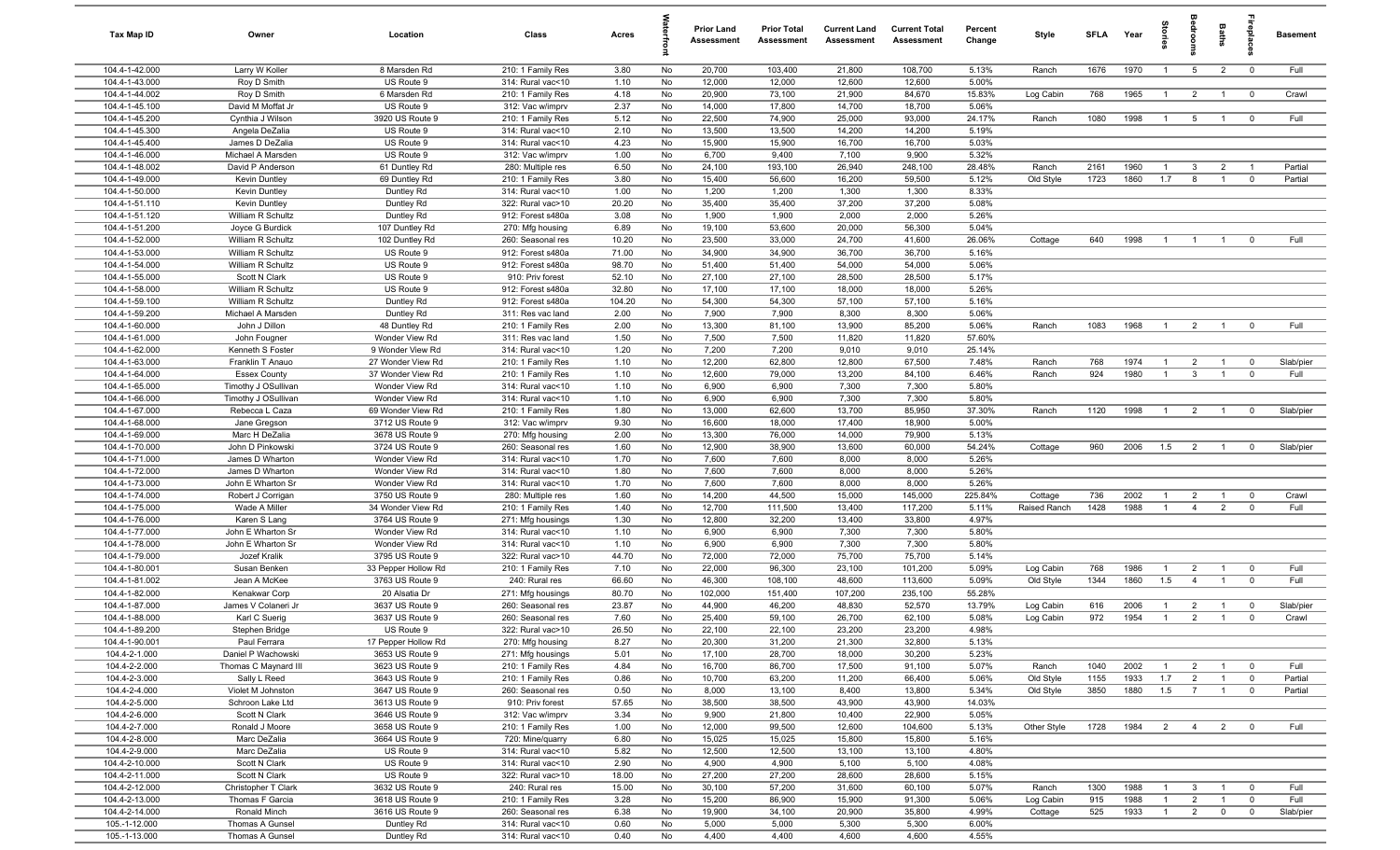| Tax Map ID                       | Owner                                         | Location                                 | Class                                  | Acres          |          | <b>Prior Land</b><br>Assessment | <b>Prior Total</b><br>Assessment | <b>Current Land</b><br>Assessment | <b>Current Total</b><br>Assessment | Percent<br>Change | Style                     | SFLA Year    |              | tories                           | droom                            | Baths                            | Lebia                            | <b>Basement</b>      |
|----------------------------------|-----------------------------------------------|------------------------------------------|----------------------------------------|----------------|----------|---------------------------------|----------------------------------|-----------------------------------|------------------------------------|-------------------|---------------------------|--------------|--------------|----------------------------------|----------------------------------|----------------------------------|----------------------------------|----------------------|
| 105.-1-14.000                    | Nina Gershon                                  | Duntley Rd                               | 314: Rural vac<10                      | 0.30           | No       | 4,200                           | 4,200                            | 4,400                             | 4,400                              | 4.76%             |                           |              |              |                                  |                                  |                                  |                                  |                      |
| 105.-1-15.000                    | Nina Gershon                                  | Duntley Rd                               | 314: Rural vac<10                      | 0.24           | No       | 3,800                           | 3,800                            | 4,000                             | 4,000                              | 5.26%             |                           |              |              |                                  |                                  |                                  |                                  |                      |
| 105.-1-16.000                    | James S Roberts                               | 169 Duntley Rd                           | 210: 1 Family Res                      | 1.30           | No       | 12,900                          | 87,900                           | 13,600                            | 92,400                             | 5.12%             | Cottage                   | 800          | 1948         | $\overline{1}$                   | $\overline{2}$                   | $\overline{1}$                   | $\overline{0}$                   | Crawl                |
| 105.-1-17.000<br>105.-1-18.000   | James S Roberts                               | Duntley Rd<br>158 Duntley Rd             | 314: Rural vac<10                      | 1.50<br>4.60   | No<br>No | 7,800<br>16,500                 | 7,800<br>37,800                  | 8,200<br>17,300                   | 8,200<br>39,700                    | 5.13%<br>5.03%    |                           | 834          | 1840         | 1.5                              | $\mathbf{3}$                     | $\mathbf 0$                      | $\mathbf 0$                      | Crawl                |
| 105.-1-19.000                    | Vaiva R Vebra<br>Lee F Marion                 | 174 Duntley Rd                           | 260: Seasonal res<br>210: 1 Family Res | 0.47           | No       | 7,400                           | 35,200                           | 7,800                             | 37,000                             | 5.11%             | Cottage<br>Cottage        | 596          | 1993         | $\mathbf{1}$                     | $\overline{1}$                   | $\overline{1}$                   | $\mathbf 0$                      | Partial              |
| 105.-1-20.100                    | Nina Gershon                                  | 190 Duntley Rd                           | 240: Rural res                         | 172.20         | No       | 100,900                         | 169,400                          | 106,000                           | 178,000                            | 5.08%             | Cape Cod                  | 960          | 1955         | 1.5                              | $\overline{2}$                   | $\overline{1}$                   | $\mathbf 0$                      | Crawl                |
| 105.-1-20.200                    | Catherine R Boggs                             | 28 Old Campsite Rd                       | 271: Mfg housings                      | 25.90          | No       | 47,300                          | 81,200                           | 49,700                            | 85,300                             | 5.05%             |                           |              |              |                                  |                                  |                                  |                                  |                      |
| 105.-1-21.000                    | Nina Gershon                                  | Duntley Rd                               | 314: Rural vac<10                      | 4.80           | No       | 11,200                          | 11,200                           | 11,800                            | 11,800                             | 5.36%             |                           |              |              |                                  |                                  |                                  |                                  |                      |
| 105.-1-22.000                    | Michael Marsden                               | Ensign Pond Rd                           | 910: Priv forest                       | 200.00         | No       | 52,100                          | 52,100                           | 54,800                            | 54,800                             | 5.18%             |                           |              |              |                                  |                                  |                                  |                                  |                      |
| 105.-1-44.000                    | Matthew R James                               | 499 Ensign Pond Rd                       | 322: Rural vac>10                      | 94.04          | No       | 60,300                          | 60,300                           | 63,400                            | 63,400                             | 5.14%             |                           |              |              |                                  |                                  |                                  |                                  |                      |
| 105.-1-46.000                    | Donald J Gendron                              | Ensign Pond Rd                           | 311: Res vac land                      | 1.00           | No       | 11,000                          | 11,000                           | 11,600                            | 11,600                             | 5.45%             |                           |              |              |                                  |                                  |                                  |                                  |                      |
| 105.-1-47.000                    | Andrew J Russo                                | 469 Ensign Pond Rd                       | 210: 1 Family Res                      | 1.10           | No       | 12,400                          | 48,500                           | 13,100                            | 51,000                             | 5.15%             | Cottage                   | 712          | 1900         | $\overline{1}$                   | $\overline{2}$                   | $\overline{1}$                   | $\mathbf 0$                      | Crawl                |
| 105.-1-49.000                    | Michael Kurywka                               | 475 Ensign Pond Rd                       | 270: Mfg housing                       | 0.78           | No       | 9,900                           | 23,300                           | 10,400                            | 24,500                             | 5.15%             |                           |              |              |                                  |                                  |                                  |                                  |                      |
| 105.-1-50.000<br>105.-1-52.000   | Michael S Plunkett<br>Ronald Lozito           | 489 Ensign Pond Rd<br>459 Ensign Pond Rd | 210: 1 Family Res<br>240: Rural res    | 0.30<br>120.64 | No<br>No | 6,900<br>68,600                 | 32,600<br>101,900                | 7,300<br>72,100                   | 34,300<br>107,100                  | 5.21%<br>5.10%    | Ranch<br>Ranch            | 940<br>289   | 1965<br>2002 | $\overline{1}$<br>$\overline{1}$ | 3<br>2                           | $\overline{1}$<br>$\overline{1}$ | $\mathbf 0$<br>$\mathbf 0$       | Crawl<br>Full        |
| 105.-1-53.100                    | Thomas Moreo                                  | Ensign Pond Rd                           | 322: Rural vac>10                      | 50.00          | No       | 32,300                          | 32,300                           | 33,900                            | 33,900                             | 4.95%             |                           |              |              |                                  |                                  |                                  |                                  |                      |
| 105.-1-53.200                    | Arthur A Lowe Jr                              | 445 Ensign Pond Rd                       | 240: Rural res                         | 35.00          | No       | 36,600                          | 63,600                           | 38,400                            | 66,800                             | 5.03%             | Old Style                 | 1694         | 1930         | 1.5                              | $\mathbf{3}$                     |                                  | $\mathbf 0$                      | Partial              |
| 112.-2-3.000                     | Charles V Waryha III                          | 1889 Blue Ridge Rd                       | 240: Rural res                         | 98.60          | No       | 62,900                          | 143,000                          | 66,100                            | 150,300                            | 5.10%             | Log Cabin                 | 3256         | 1905         | $\overline{2}$                   | $\overline{7}$                   | $\overline{2}$                   | $\overline{1}$                   | Full                 |
| 112.-3-2.000                     | Elk Lake Land Inc                             | Blue Ridge Rd                            | 911: Forest s480                       | 845.50         | No       | 440,200                         | 440,200                          | 462,700                           | 462,700                            | 5.11%             |                           |              |              |                                  |                                  |                                  |                                  |                      |
| 112.4-2-1.000                    | Penny H Jolly                                 | Blue Ridge Rd                            | 314: Rural vac<10                      | 0.70           | No       | 5,200                           | 5,200                            | 5,500                             | 5,500                              | 5.77%             |                           |              |              |                                  |                                  |                                  |                                  |                      |
| 112.4-2-2.000                    | Penny H Jolly                                 | Blue Ridge Rd                            | 322: Rural vac>10                      | 12.60          | No       | 20,800                          | 20,800                           | 21,900                            | 21,900                             | 5.29%             |                           |              |              |                                  |                                  |                                  |                                  |                      |
| 112.4-2-3.000                    | Penny H Jolly                                 | 2074 Blue Ridge Rd                       | 322: Rural vac>10                      | 25.20          | No       | 36,100                          | 36,100                           | 37,900                            | 37,900                             | 4.99%             |                           |              |              |                                  |                                  |                                  |                                  |                      |
| 112.4-2-4.000                    | Thomas L Phelps                               | 2101 Blue Ridge Rd                       | 260: Seasonal res                      | 0.40           | No       | 7,500                           | 25,200                           | 7,900                             | 26,500                             | 5.16%             | Old Style                 | 1043         | 1913         | 1.5                              | $\overline{2}$                   | $\mathbf 0$                      | $\overline{1}$                   | Crawl                |
| 112.4-2-5.000                    | Penny H Jolly                                 | Blue Ridge Rd                            | 910: Priv forest                       | 70.26          | No       | 42,800                          | 42,800                           | 45,000                            | 45,000                             | 5.14%             |                           |              |              |                                  |                                  |                                  |                                  |                      |
| 112.4-2-6.000<br>112.4-2-7.000   | <b>Harriet Hartofililis</b><br>James D Jordan | 2169 Blue Ridge Rd<br>2185 Blue Ridge Rd | 240: Rural res<br>240: Rural res       | 32.09<br>31.60 | No<br>No | 44,200<br>44,800                | 161,500<br>172,900               | 46,400<br>47,100                  | 169,700<br>181,700                 | 5.08%<br>5.09%    | Contemporary<br>Log Cabin | 2263<br>1601 | 1994<br>1938 | 1.7<br>1.7                       | $\mathbf{3}$<br>$\overline{4}$   | $\overline{1}$<br>$\overline{1}$ | $\overline{1}$<br>$\overline{1}$ | Slab/pier<br>Partial |
| 112.4-2-8.000                    | Tom Hammond                                   | Blue Ridge Rd                            | 314: Rural vac<10                      | 0.17           | No       | 4,500                           | 4,500                            | 4,700                             | 4,700                              | 4.44%             |                           |              |              |                                  |                                  |                                  |                                  |                      |
| 112.4-2-9.100                    | Mara Joint Trust                              | 2327 Blue Ridge Rd                       | 312: Vac w/imprv                       | 8.06           | No       | 15,200                          | 26,100                           | 15,900                            | 27,400                             | 4.98%             |                           |              |              |                                  |                                  |                                  |                                  |                      |
| 112.4-2-9.200                    | Mara Joint Trust                              | Blue Ridge Rd                            | 322: Rural vac>10                      | 37.89          | No       | 48,000                          | 48,000                           | 50,400                            | 50,400                             | 5.00%             |                           |              |              |                                  |                                  |                                  |                                  |                      |
| 112.4-2-9.300                    | Mara Joint Trust                              | Blue Ridge Rd                            | 322: Rural vac>10                      | 46.90          | No       | 58,000                          | 58,000                           | 61,000                            | 61,000                             | 5.17%             |                           |              |              |                                  |                                  |                                  |                                  |                      |
| 112.4-2-10.001                   | NL Industries Inc.                            | Blue Ridge Rd                            | 817:                                   | 1.72           | No       | 2,800                           | 2,800                            | 2,900                             | 2,900                              | 3.57%             |                           |              |              |                                  |                                  |                                  |                                  |                      |
| 112.4-2-11.001                   | NL Industries Inc                             | <b>Blue Ridge Rd</b>                     | 817:                                   | 3.77           | No       | 6,700                           | 6,700                            | 7,000                             | 7,000                              | 4.48%             |                           |              |              |                                  |                                  |                                  |                                  |                      |
| 112.4-2-12.000                   | Frederick R French                            | 2359 Blue Ridge Rd                       | 260: Seasonal res                      | 1.10           | No       | 12,300                          | 50,200                           | 13,000                            | 52,800                             | 5.18%             | Old Style                 | 1440         | 1949         | 1.5                              | $\overline{1}$                   | $\mathbf 0$                      | $\overline{1}$                   | Slab/pier            |
| 112.4-2-13.000                   | Frederick R French                            | Blue Ridge Rd                            | 314: Rural vac<10                      | 1.00           | No       | 6,700                           | 6,700                            | 7,000                             | 7,000                              | 4.48%             |                           |              |              |                                  |                                  |                                  |                                  |                      |
| 112.4-2-14.000<br>112.4-2-15.000 | Donald Jepson Jr<br>Thomas C Hammond          | 2318 Blue Ridge Rd<br>2268 Blue Ridge Rd | 240: Rural res<br>210: 1 Family Res    | 41.56<br>17.64 | No<br>No | 55,600<br>26,600                | 90,500<br>78,900                 | 58,400<br>27,900                  | 95,100<br>82,900                   | 5.08%<br>5.07%    | Cottage<br>Other Style    | 864<br>840   | 1998<br>1986 | $\overline{1}$<br>1.5            | $\overline{2}$<br>$\overline{2}$ | $\overline{1}$<br>$\overline{1}$ | $\mathbf 0$<br>$\mathbf 0$       | Full<br>Full         |
| 112.4-2-16.000                   | John Swift                                    | 2242 Blue Ridge Rd                       | 312: Vac w/imprv                       | 31.41          | No       | 43,000                          | 45,700                           | 45,200                            | 48,000                             | 5.03%             |                           |              |              |                                  |                                  |                                  |                                  |                      |
| 112.4-2-17.000                   | Roy K Palmer                                  | 2186 Blue Ridge Rd                       | 260: Seasonal res                      | 69.21          | Yes      | 71,100                          | 101,600                          | 157,700                           | 189,800                            | 86.81%            | Log Cabin                 | 725          | 1992         | $\overline{1}$                   | $\overline{1}$                   | $\mathbf 0$                      | $\mathbf 0$                      | Slab/pier            |
| 112.4-2-18.000                   | Penny H Jolly                                 | Blue Ridge Rd                            | 313: Watrfrnt vac                      | 16.56          | No       | 82,300                          | 82,300                           | 192,800                           | 192,800                            | 134.26%           |                           |              |              |                                  |                                  |                                  |                                  |                      |
| 112.4-2-19.000                   | Penny H Jolly                                 | Blue Ridge Rd                            | 240: Rural res                         | 39.81          | No       | 94,100                          | 197,800                          | 202,070                           | 311,070                            | 57.26%            | Contemporary              | 1323         | 2003         | 1.7                              | $\overline{2}$                   | $\overline{1}$                   | $\mathbf 0$                      | Full                 |
| 112.4-2-20.000                   | Finch Pruyn & Co Inc                          | Blue Ridge Rd                            | 911: Forest s480                       | 5.80           | No       | 1,500                           | 1,500                            | 1,600                             | 1,600                              | 6.67%             |                           |              |              |                                  |                                  |                                  |                                  |                      |
| 112.4-2-22.000                   | Finch Pruyn & Co Inc                          | Blue Ridge Rd                            | 911: Forest s480                       | 0.51           | No       | 100                             | 100                              | 100                               | 100                                | 0.00%             |                           |              |              |                                  |                                  |                                  |                                  |                      |
| 112.4-2-24.000                   | Thomas C Hammond                              | Blue Ridge Rd                            | 322: Rural vac>10                      | 20.25          | No       | 15,000                          | 15,000                           | 15,800                            | 15,800                             | 5.33%             |                           |              |              |                                  |                                  |                                  |                                  |                      |
| 112.4-2-25.000<br>112.4-2-26.000 | John J Swift<br>NL Industries Inc.            | Blue Ridge Rd                            | 314: Rural vac<10<br>817:              | 8.59<br>6.10   | No<br>No | 8,000<br>19,300                 | 8,000<br>19,300                  | 8,400<br>20,300                   | 8,400<br>20,300                    | 5.00%<br>5.18%    |                           |              |              |                                  |                                  |                                  |                                  |                      |
| 113.-1-1.000                     | Elk Lake Land Inc                             | Blue Ridge Rd<br>Elk Lake Rd             | 911: Forest s480                       | 1,113.80       | No       | 579,900                         | 579,900                          | 609,500                           | 609,500                            | 5.10%             |                           |              |              |                                  |                                  |                                  |                                  |                      |
| 113.-2-1.004                     | Finch Pruyn & Co Inc                          | 3010 Blue Ridge Rd                       | 911: Forest s480                       | 1,663.00       | No       | 847,600                         | 857,400                          | 890,800                           | 901,100                            | 5.10%             |                           |              |              |                                  |                                  |                                  |                                  |                      |
| 113.-2-7.000                     | John L Ernst                                  | Elk Lake Rd                              | 314: Rural vac<10                      | 1.10           | No       | 6,900                           | 6,900                            | 7,300                             | 7,300                              | 5.80%             |                           |              |              |                                  |                                  |                                  |                                  |                      |
| 113.-2-8.000                     | Daniel B Shaw                                 | Elk Lake Rd                              | 314: Rural vac<10                      | 1.00           | No       | 6,700                           | 6,700                            | 7,000                             | 7,000                              | 4.48%             |                           |              |              |                                  |                                  |                                  |                                  |                      |
| 113.-3-1.000                     | Elk Lake Land Inc                             | Elk Lake Rd                              | 210: 1 Family Res                      | 50.60          | No       | 71,700                          | 138,100                          | 75,300                            | 145,100                            | 5.07%             | Ranch                     | 1092         | 1965         |                                  | $\mathbf{3}$                     | $\overline{1}$                   | $\overline{1}$                   | Full                 |
| 113.3-2-1.000                    | Wendy Brown                                   | 2580 Blue Ridge Rd                       | 210: 1 Family Res                      | 4.30           | No       | 16,300                          | 72,400                           | 17,100                            | 76,100                             | 5.11%             | Ranch                     | 744          | 1980         | $\overline{1}$                   | $\mathbf{3}$                     | $\overline{1}$                   | $\overline{0}$                   | Full                 |
| 113.3-2-2.000                    | Kenneth S Davenport                           | 2600 Blue Ridge Rd                       | 260: Seasonal res                      | 0.25           | No       | 5,300                           | 12,000                           | 5,600                             | 12,600                             | 5.00%             | Cottage                   | 600          | 1950         | $\mathbf{1}$                     | $\mathbf{1}$                     | $\overline{1}$                   | $\mathbf 0$                      | Crawl                |
| 113.3-2-3.000                    | Kenneth S Davenport                           | 2604 Blue Ridge Rd                       | 260: Seasonal res                      | 0.25           | No       | 7,000                           | 12,300                           | 7,300                             | 12,900                             | 4.88%             | Cottage                   | 400          | 1950         | $\mathbf{1}$                     | $\mathbf{1}$                     | $\mathbf 0$                      | $\mathbf 0$                      | Crawl                |
| 113.3-2-4.000<br>113.3-2-5.000   | John R Remington<br>Steve Howard              | Blue Ridge Rd                            | 322: Rural vac>10<br>260: Seasonal res | 34.00<br>1.00  | No<br>No | 46,400<br>12,100                | 46,400<br>54,300                 | 48,800<br>12,700                  | 48,800<br>57,100                   | 5.17%<br>5.16%    | Ranch                     | 1008         | 1960         |                                  | $\overline{2}$                   | $\overline{1}$                   | $\overline{\mathbf{0}}$          | Crawl                |
| 113.3-2-6.000                    | Steve Howard                                  | 2623 Blue Ridge Rd<br>Blue Ridge Rd      | 311: Res vac land                      | 0.45           | No       | 4,500                           | 4,500                            | 4,700                             | 4,700                              | 4.44%             |                           |              |              |                                  |                                  |                                  |                                  |                      |
| 113.3-2-7.000                    | David K Tart                                  | 2633 Blue Ridge Rd                       | 260: Seasonal res                      | 0.38           | No       | 7,400                           | 42,200                           | 7,800                             | 44,400                             | 5.21%             | Cottage                   | 567          | 1940         | $\overline{1}$                   | $\overline{2}$                   | $\overline{1}$                   | $\overline{1}$                   | Slab/pier            |
| 113.3-2-8.000                    | Mary Ann Hill                                 | Blue Ridge Rd                            | 322: Rural vac>10                      | 38.50          | No       | 51,900                          | 51,900                           | 54,500                            | 54,500                             | 5.01%             |                           |              |              |                                  |                                  |                                  |                                  |                      |
| 113.3-2-10.000                   | Bradford D Shaw                               | Blue Ridge Rd                            | 312: Vac w/imprv                       | 15.30          | No       | 16,500                          | 16,500                           | 23,288                            | 26,610                             | 61.27%            |                           |              |              |                                  |                                  |                                  |                                  |                      |
| 113.3-2-11.000                   | Robert L Gilman                               | 2689 Blue Ridge Rd                       | 260: Seasonal res                      | 12.12          | No       | 25,600                          | 57,500                           | 26,900                            | 60,400                             | 5.04%             | Cottage                   | 768          | 1992         | $\mathbf{1}$                     | $\overline{1}$                   | $\overline{1}$                   | $\mathbf 0$                      | Crawl                |
| 113.3-2-12.000                   | Donald Shoemaker                              | 2642 Blue Ridge Rd                       | 260: Seasonal res                      | 0.60           | No       | 8,600                           | 21,100                           | 9,100                             | 22,200                             | 5.21%             | Cottage                   | 288          | 1952         | $\overline{1}$                   | $\overline{1}$                   | $\mathbf 0$                      | $\mathbf 0$                      | Crawl                |
| 113.3-2-13.000                   | Ernest J Tobin                                | 2654 Blue Ridge Rd                       | 260: Seasonal res                      | 0.40           | No       | 7,600                           | 30,700                           | 8,000                             | 32,300                             | 5.21%             | Cottage                   | 360          | 1970         | $\overline{1}$                   | $\overline{2}$                   | $\mathbf 0$                      | $\mathbf 0$                      | Slab/pier            |
| 113.3-2-14.000                   | NL Industries Inc                             | Blue Ridge Rd                            | 817:                                   | 12.10          | No       | 9,400                           | 9,400                            | 9,900                             | 9,900                              | 5.32%             |                           |              |              |                                  |                                  |                                  |                                  |                      |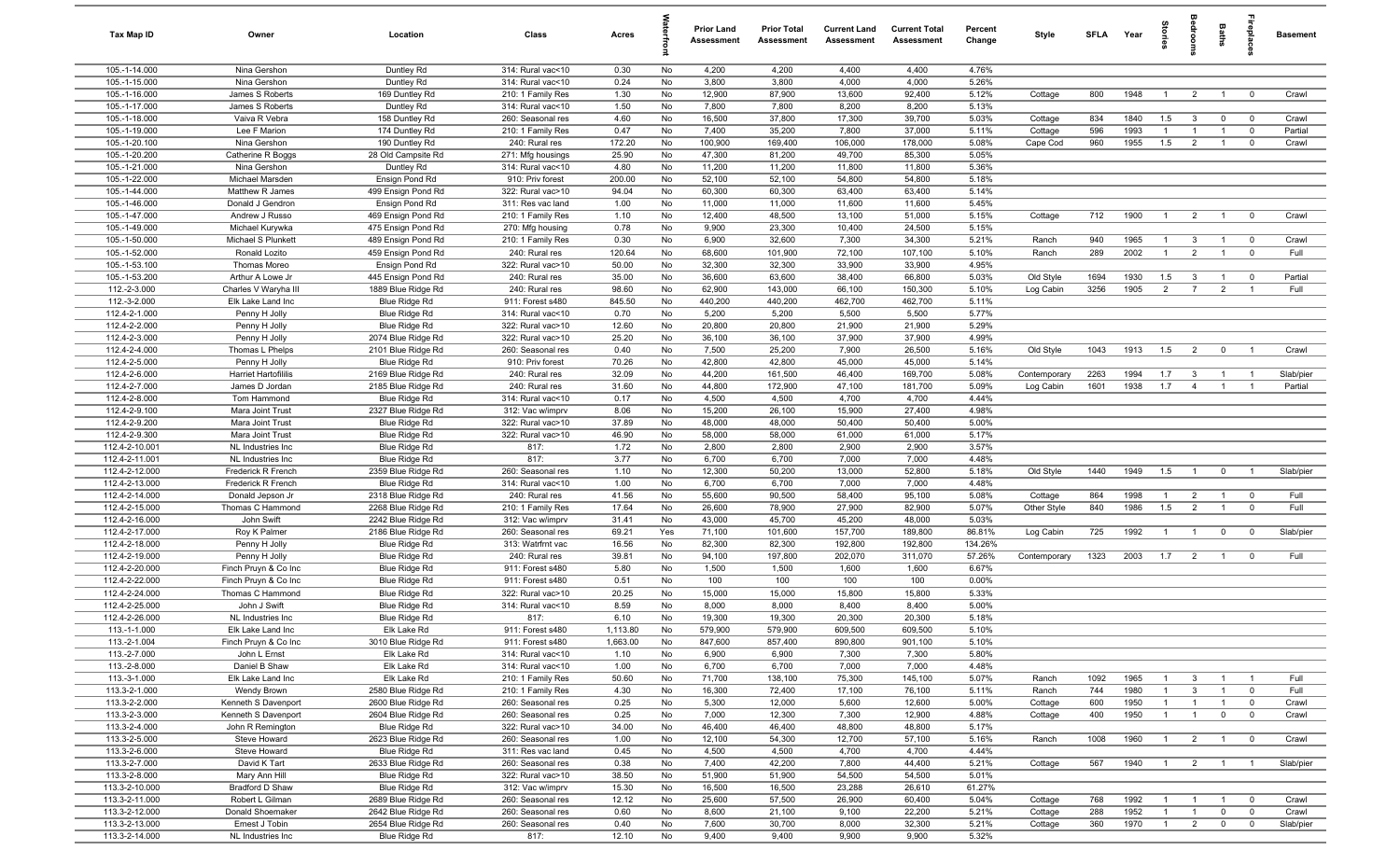| Tax Map ID                         | Owner                                         | Location                                 | Class                                  | Acres          |          | <b>Prior Land</b><br>Assessment | <b>Prior Total</b><br>Assessment | <b>Current Land</b><br>Assessment | <b>Current Total</b><br>Assessment | Percent<br>Change | Style            | <b>SFI A</b> | Year         | Stori                          | droom                          | Baths          | <b>G</b> bia                  | Basement       |
|------------------------------------|-----------------------------------------------|------------------------------------------|----------------------------------------|----------------|----------|---------------------------------|----------------------------------|-----------------------------------|------------------------------------|-------------------|------------------|--------------|--------------|--------------------------------|--------------------------------|----------------|-------------------------------|----------------|
| 113.3-3-1.000                      | Charles M Foster Jr                           | 2753 Blue Ridge Rd                       | 260: Seasonal res                      | 16.00          | No       | 24,700                          | 62,200                           | 26,000                            | 65,400                             | 5.14%             | Old Style        | 1188         | 1920         | 1.5                            | $\overline{4}$                 | $\overline{1}$ | $\mathbf 0$                   | Crawl          |
| 113.3-3-2.000                      | Thomas McDonald                               | 2733 Blue Ridge Rd                       | 280: Multiple res                      | 0.47           | No       | 8,700                           | 36,000                           | 9,100                             | 37,800                             | 5.00%             | Old Style        | 558          | 1920         | $\overline{1}$                 | $\mathbf{3}$                   | $\overline{1}$ | $\mathbf 0$                   | Slab/pier      |
| 113.3-3-3.000                      | Charles M Foster Jr                           | 2739 Blue Ridge Rd                       | 260: Seasonal res                      | 1.07           | No       | 12,300                          | 25,700                           | 12,900                            | 27,000                             | 5.06%             | Cottage          | 609          | 1940         | $\mathbf{1}$                   | $\overline{2}$                 | $\overline{1}$ | $\overline{1}$                | Slab/pier      |
| 113.3-3-4.000                      | John A Wilcox                                 | 2757 Blue Ridge Rd                       | 260: Seasonal res                      | 0.22           | No       | 6,900                           | 28,100                           | 7,200                             | 29,500                             | 4.98%             | Cottage          | 728          | 1935         | $\mathbf{1}$                   | $\overline{2}$                 | $\mathbf 0$    | $\mathbf 0$                   | Slab/pier      |
| 113.3-3-5.000<br>113.3-4-1.000     | Donald A Langworthy Jr<br>Florence D Kyriazis | 2767 Blue Ridge Rd<br>2809 Blue Ridge Rd | 210: 1 Family Res<br>210: 1 Family Res | 1.99<br>2.00   | No<br>No | 13,200<br>13,200                | 83,100<br>48,700                 | 13,800<br>13,900                  | 87,300<br>51,200                   | 5.05%<br>5.13%    | Ranch<br>Cottage | 1196<br>576  | 1988<br>1970 | $\mathbf{1}$<br>$\overline{1}$ | $\mathbf{3}$<br>$\overline{2}$ | $\overline{1}$ | $^{\circ}$<br>-1              | Full<br>Full   |
| 113.3-5-1.000                      | Richard L Pecor                               | 18 Bogle Rd                              | 260: Seasonal res                      | 12.00          | No       | 19,900                          | 51,800                           | 20,900                            | 54,400                             | 5.02%             | Old Style        | 936          | 1910         | 1.5                            | $\mathbf{3}$                   | $\overline{1}$ | $^{\circ}$                    | Full           |
| 113.3-5-2.000                      | Julann Schwarz Cobb                           | 2881 Blue Ridge Rd                       | 210: 1 Family Res                      | 11.60          | No       | 24,900                          | 50,900                           | 26,200                            | 53,500                             | 5.11%             | Old Style        | 1026         | 1901         | 1.5                            | $\overline{4}$                 | $\overline{1}$ | $\mathbf 0$                   | Full           |
| 113.3-6-1.000                      | Daniel D Snyder                               | 2925 Blue Ridge Rd                       | 240: Rural res                         | 55.10          | No       | 66,400                          | 125,600                          | 69,800                            | 132,000                            | 5.10%             | Old Style        | 2046         | 1860         | $\overline{2}$                 | $5\overline{5}$                | $\overline{2}$ | $\overline{0}$                | Partial        |
| 113.4-2-1.124                      | Stephen Ossenkop                              | Blue Ridge Rd                            | 311: Res vac land                      | 8.14           | No       | 13,400                          | 13,400                           | 14,100                            | 14,100                             | 5.22%             |                  |              |              |                                |                                |                |                               |                |
| 113.4-2-1.224                      | Stephen Ossenkop                              | Blue Ridge Rd                            | 910: Priv forest                       | 90.95          | No       | 53,500                          | 53,500                           | 56,200                            | 56,200                             | 5.05%             |                  |              |              |                                |                                |                |                               |                |
| 113.4-2-4.000                      | James P Guyatte                               | Blue Ridge Rd                            | 260: Seasonal res                      | 0.60           | No       | 8,600                           | 42,600                           | 9,100                             | 44,800                             | 5.16%             | Old Style        | 1218         | 1930         | 1.5                            | $\overline{2}$                 | $\overline{1}$ | $^{\circ}$                    | Crawl          |
| 113.4-2-5.000                      | Finch Pruyn & Co Inc                          | <b>Blue Ridge Rd</b>                     | 911: Forest s480                       | 76.00          | No       | 40,400                          | 40,400                           | 42,500                            | 42,500                             | 5.20%             |                  |              |              |                                |                                |                |                               |                |
| 113.4-2-6.000                      | Stephen Ossenkop                              | Blue Ridge Rd                            | 314: Rural vac<10                      | 1.90           | No       | 7,800                           | 7,800                            | 8,200                             | 8,200                              | 5.13%             |                  |              |              |                                |                                |                |                               |                |
| 113.4-2-7.000                      | Jane E Kristiansen                            | 3314 Blue Ridge Rd                       | 240: Rural res                         | 45.90          | No       | 66,000                          | 133,300                          | 69,400                            | 140,100                            | 5.10%             | Log Cabin        | 1316         | 1946         | $\overline{1}$                 | $\mathbf{3}$                   | $\overline{1}$ |                               | Partial        |
| 113.4-2-8.000                      | Kristjana E Kristiansen                       | Blue Ridge Rd                            | 314: Rural vac<10                      | 3.60           | No       | 4,300                           | 4,300                            | 4,500                             | 4,500                              | 4.65%             |                  |              |              |                                |                                |                |                               |                |
| 113.4-2-9.000                      | Jane E Kristiansen                            | Blue Ridge Rd                            | 322: Rural vac>10                      | 48.30          | No       | 34,200<br>80,300                | 34,200                           | 35,900                            | 35,900<br>84,400                   | 4.97%<br>5.11%    |                  |              |              |                                |                                |                |                               |                |
| 113.4-2-11.000<br>113.4-2-14.000   | Finch Pruyn & Co Inc<br>NL Industries Inc.    | Blue Ridge Rd<br>Blue Ridge Rd           | 911: Forest s480<br>817:               | 154.20<br>1.90 | No<br>No | 1,500                           | 80,300<br>1,500                  | 84,400<br>1,600                   | 1,600                              | 6.67%             |                  |              |              |                                |                                |                |                               |                |
| 113.4-2-15.000                     | Kenneth Flagg                                 | Blue Ridge Rd                            | 322: Rural vac>10                      | 11.50          | No       | 9,700                           | 9,700                            | 10,200                            | 10,200                             | 5.15%             |                  |              |              |                                |                                |                |                               |                |
| 113.4-2-16.000                     | Stephen Ossenkop                              | <b>Blue Ridge Rd</b>                     | 240: Rural res                         | 26.45          | No       | 42,800                          | 192,200                          | 45,000                            | 202,000                            | 5.10%             | Contemporary     | 5024         | 1992         | 2                              | $\overline{4}$                 | $\overline{2}$ | $\overline{0}$                | Full           |
| 113.4-3-1.000                      | NL Industries Inc                             | Blue Ridge Rd                            | 817:                                   | 6.20           | No       | 5,000                           | 5,000                            | 5,300                             | 5,300                              | 6.00%             |                  |              |              |                                |                                |                |                               |                |
| 113.20-1-1.242                     | Eric J Wachmann                               | 3392 Blue Ridge Rd                       | 260: Seasonal res                      | 1.38           | No       | 12,800                          | 34,200                           | 13,400                            | 35,900                             | 4.97%             | Cottage          | 569          | 1940         | $\overline{1}$                 | $\overline{1}$                 | $\overline{1}$ | $\overline{0}$                | Slab/pier      |
| 113.20-1-2.041                     | <b>Robert Quist</b>                           | Blue Ridge Rd                            | 311: Res vac land                      | 1.16           | No       | 6,800                           | 6,800                            | 7,100                             | 7,100                              | 4.41%             |                  |              |              |                                |                                |                |                               |                |
| 113.20-1-3.000                     | <b>Robert Quist</b>                           | 3410 Blue Ridge Rd                       | 311: Res vac land                      | 1.05           | No       | 12,800                          | 12,800                           | 13,500                            | 13,500                             | 5.47%             |                  |              |              |                                |                                |                |                               |                |
| 113.20-1-4.000                     | Dusty T Cleveland                             | 3399 Blue Ridge Rd                       | 314: Rural vac<10                      | 0.16           | No       | 2,500                           | 2,500                            | 2,600                             | 2,600                              | 4.00%             |                  |              |              |                                |                                |                |                               |                |
| 113.20-1-5.000                     | Little Dutchman Club Inc                      | 3411 Blue Ridge Rd                       | 260: Seasonal res                      | 0.23           | No       | 6,100                           | 29,000                           | 6,400                             | 30,500                             | 5.17%             | Cottage          | 748          | 1960         | $\overline{1}$                 | $\overline{1}$                 | $\overline{1}$ | $\mathbf 0$                   | Slab/pier      |
| 113.20-1-6.000                     | Irene Kazachuk Ring                           | 3417 Blue Ridge Rd                       | 210: 1 Family Res                      | 0.47           | No       | 8,000                           | 60,500                           | 8,400                             | 63,600                             | 5.12%             | Ranch            | 1196         | 1983         | $\mathbf{1}$                   | $\overline{2}$                 |                | $\mathbf 0$                   | Slab/pier      |
| 113.20-1-7.000                     | William J Kanaly Jr                           | 3421 Blue Ridge Rd                       | 210: 1 Family Res                      | 0.20           | No       | 5,400                           | 68,900                           | 5,700                             | 72,400                             | 5.08%             | Ranch            | 1075         | 1945         | $\overline{1}$                 | $\overline{4}$                 | $\overline{1}$ | $^{\circ}$                    | Partial        |
| 113.20-1-8.110                     | William J Kanaly Jr                           | Blue Ridge Rd                            | 311: Res vac land                      | 0.76           | No       | 5,400<br>7,100                  | 5,400                            | 5,700                             | 5,700<br>7,500                     | 5.56%             |                  |              |              |                                |                                |                |                               |                |
| 113.20-1-8.120<br>113.20-1-8.200   | Dennis E Kugler<br>Irene Kazachuk Ring        | Blue Ridge Rd<br>Blue Ridge Rd           | 311: Res vac land<br>314: Rural vac<10 | 1.14<br>0.35   | No<br>No | 4,300                           | 7,100<br>4,300                   | 7,500<br>4,500                    | 4,500                              | 5.63%<br>4.65%    |                  |              |              |                                |                                |                |                               |                |
| 113.20-1-8.300                     | Dusty T Cleveland                             | Blue Ridge Rd                            | 314: Rural vac<10                      | 0.40           | No       | 4,400                           | 4,400                            | 4,600                             | 4,600                              | 4.55%             |                  |              |              |                                |                                |                |                               |                |
| 113.20-1-9.000                     | Allan W Dobie                                 | 1611 Lazy St                             | 210: 1 Family Res                      | 2.50           | No       | 13,200                          | 91,500                           | 13,900                            | 96,200                             | 5.14%             | Other Style      | 1425         | 1975         | 1.5                            | $\mathbf{3}$                   | $\overline{2}$ | $\overline{1}$                | Full           |
| 113.20-1-10.000                    | Armand R Fiore                                | 3438 Blue Ridge Rd                       | 210: 1 Family Res                      | 1.50           | No       | 12,900                          | 85,340                           | 13,600                            | 89,700                             | 5.11%             | Old Style        | 1960         | 1888         | 1.7                            | $\mathbf{3}$                   | $\overline{1}$ | $^{\circ}$                    | Full           |
| 113.20-1-11.000                    | Vincent J Vinskus                             | 3435 Blue Ridge Rd                       | 210: 1 Family Res                      | 3.18           | No       | 15,000                          | 102,200                          | 15,800                            | 107,400                            | 5.09%             | Old Style        | 1724         | 1925         | $\overline{2}$                 | $\overline{4}$                 | $\overline{1}$ | $^{\circ}$                    | Partial        |
| 113.20-1-12.000                    | Ralph Dudley                                  | Blue Ridge Rd                            | 312: Vac w/imprv                       | 0.13           | No       | 3,500                           | 8,200                            | 3,700                             | 8,600                              | 4.88%             |                  |              |              |                                |                                |                |                               |                |
| 113.20-1-13.000                    | Ralph Dudley                                  | Blue Ridge Rd                            | 314: Rural vac<10                      | 0.28           | No       | 4,000                           | 4,000                            | 4,200                             | 4,200                              | 5.00%             |                  |              |              |                                |                                |                |                               |                |
| 113.20-1-14.000                    | Ralph Dudley                                  | 3449 Blue Ridge Rd                       | 210: 1 Family Res                      | 0.74           | No       | 9,400                           | 53,700                           | 9,800                             | 56,400                             | 5.03%             | Old Style        | 939          | 1891         | 1.5                            | $\mathbf{3}$                   |                | - 1                           | Partial        |
| 113.20-1-15.000                    | Deborah M Becker                              | 3459 Blue Ridge Rd                       | 210: 1 Family Res                      | 0.85           | No       | 12,600                          | 55,100                           | 13,200                            | 57,900                             | 5.08%             | Old Style        | 913          | 1890         | 1.5                            | $\overline{3}$                 | $\overline{1}$ | $\mathbf 0$                   | Partial        |
| 113.20-1-16.000                    | Thomas A Forbes                               | 3483 Blue Ridge Rd                       | 582: Camping park                      | 23.20          | No       | 78,100                          | 172,700                          | 82,100                            | 181,500                            | 5.10%             |                  |              |              |                                |                                |                |                               |                |
| 113.20-1-17.000                    | Rensselaer Woodsclub Inc                      | 3500 Blue Ridge Rd                       | 260: Seasonal res                      | 9.00           | No       | 21,700                          | 59,200                           | 22,800                            | 62,200                             | 5.07%             | Ranch            | 1260         | 1960         | $\overline{1}$                 | $\overline{4}$                 | $\mathbf{1}$   | $\mathbf 0$                   | Partial        |
| 113.20-1-18.000<br>113.20-1-19.000 | NL Industries Inc.<br>300 Club of Blue Ridge  | Blue Ridge Rd<br>1611 Lazy St            | 817:<br>260: Seasonal res              | 4.80<br>5.90   | No<br>No | 3,800<br>18,000                 | 3,800<br>40,800                  | 4,000<br>18,900                   | 4,000<br>42,900                    | 5.26%<br>5.15%    | Old Style        | 960          | 1910         | 1.5                            | $\overline{4}$                 | $\overline{1}$ | $^{\circ}$                    | Partial        |
| 113.20-1-20.000                    | Rensselaer Woodsclub Inc                      | Blue Ridge Rd                            | 322: Rural vac>10                      | 42.10          | No       | 25,300                          | 25,300                           | 26,600                            | 26,600                             | 5.14%             |                  |              |              |                                |                                |                |                               |                |
| 113.20-1-21.000                    | NL Industries Inc                             | Blue Ridge Rd                            | 817:                                   | 4.50           | No       | 3,600                           | 3,600                            | 3,800                             | 3,800                              | 5.56%             |                  |              |              |                                |                                |                |                               |                |
| 113.20-1-22.000                    | Rensselaer Woodsclub Inc                      | Blue Ridge Rd                            | 314: Rural vac<10                      | 3.80           | No       | 2,300                           | 2,300                            | 2,400                             | 2,400                              | 4.35%             |                  |              |              |                                |                                |                |                               |                |
| 113.20-1-23.000                    | Frederick D Freeman                           | Blue Ridge Rd                            | 314: Rural vac<10                      | 1.50           | No       | 1,000                           | 1,000                            | 1,100                             | 1,100                              | 10.00%            |                  |              |              |                                |                                |                |                               |                |
| 113.20-1-24.000                    | NL Industries Inc                             | Blue Ridge Rd                            | 817:                                   | 1.90           | No       | 1,500                           | 1,500                            | 1,600                             | 1,600                              | 6.67%             |                  |              |              |                                |                                |                |                               |                |
| 113.20-1-25.000                    | Frederick D Freeman                           | Blue Ridge Rd                            | 322: Rural vac>10                      | 39.90          | No       | 23,900                          | 23,900                           | 25,100                            | 25,100                             | 5.02%             |                  |              |              |                                |                                |                |                               |                |
| 113.20-1-26.000                    | NL Industries Inc                             | Blue Ridge Rd                            | 817:                                   | 1.20           | No       | 900                             | 900                              | 900                               | 900                                | 0.00%             |                  |              |              |                                |                                |                |                               |                |
| 113.20-1-27.000                    | Finch Pruyn & Co Inc                          | Blue Ridge Rd                            | 911: Forest s480                       | 4.40           | No       | 2,700                           | 2,700                            | 2,800                             | 2,800                              | 3.70%             |                  |              |              |                                |                                |                |                               |                |
| 113.20-1-28.000                    | Frederick D Freeman                           | Blue Ridge Rd                            | 314: Rural vac<10                      | 0.90           | No       | 600                             | 600                              | 600                               | 600                                | 0.00%             |                  |              |              |                                |                                |                |                               |                |
| 113.20-1-29.000                    | NI Industries Inc                             | Blue Ridge Rd                            | 817:                                   | 1.40           | No       | 900                             | 900                              | 900                               | 900                                | 0.00%             |                  |              |              |                                |                                |                |                               |                |
| 113.20-1-30.000<br>113.20-1-31.000 | Allen Dobie<br>Carol Ann T Baer               | 1600 Lazy St<br>1611 Lazy St             | 260: Seasonal res                      | 0.50<br>0.20   | No<br>No | 10,100<br>5,400                 | 15,500<br>41,700                 | 11,300<br>5,600                   | 17,000<br>43,800                   | 9.68%<br>5.04%    | Old Style        | 990<br>1345  | 1900<br>1900 | 1.5<br>1.5                     | $\mathbf{3}$<br>$\mathbf{3}$   | $\overline{1}$ | $\overline{0}$<br>$\mathbf 0$ | Crawl<br>Crawl |
| 113.20-1-32.000                    | Carol Ann T Baer                              | 1611 Lazy St                             | 260: Seasonal res<br>312: Vac w/imprv  | 0.20           | No       | 5,300                           | 6,600                            | 5,500                             | 6,900                              | 4.55%             | Old Style        |              |              |                                |                                |                |                               |                |
| 113.20-1-33.000                    | Glen Fiore                                    | 1611 Lazy St                             | 210: 1 Family Res                      | 0.08           | No       | 2,100                           | 76,500                           | 2,200                             | 80,400                             | 5.10%             | Cottage          | 1008         | 1975         | $\overline{1}$                 | $\overline{1}$                 | $\overline{1}$ | $\mathbf 0$                   | Full           |
| 113.20-1-34.000                    | Glen T Fiore                                  | Blue Ridge Rd                            | 314: Rural vac<10                      | 0.40           | Yes      | 600                             | 600                              | 3,870                             | 3,870                              | 545.00%           |                  |              |              |                                |                                |                |                               |                |
| 113.20-1-35.000                    | Glen Fiore                                    | 1611 Lazy St                             | 270: Mfg housing                       | 0.36           | No       | 7,200                           | 28,800                           | 7,600                             | 30,300                             | 5.21%             |                  |              |              |                                |                                |                |                               |                |
| 113.20-1-36.040                    | Victoria Baker                                | 1611 Lazy St                             | 260: Seasonal res                      | 1.04           | No       | 12,000                          | 63,400                           | 12,600                            | 66,600                             | 5.05%             | Cottage          | 756          | 1986         | 1.7                            | $\overline{2}$                 | $\overline{1}$ | $^{\circ}$                    | Slab/pier      |
| 113.20-1-37.040                    | NL Industries Inc                             | Blue Ridge Rd                            | 884: Elec Dist Out                     | 1.75           | No       | 7,400                           | 7,400                            | 7,800                             | 7,800                              | 5.41%             |                  |              |              |                                |                                |                |                               |                |
| 113.20-1-38.001                    | NL Industries Inc                             | Lazy St                                  | 817:                                   | 0.01           | No       | 100                             | 100                              | 100                               | 100                                | 0.00%             |                  |              |              |                                |                                |                |                               |                |
| 114.2-1-1.100                      | John E Markham                                | 3523 US Route 9                          | 240: Rural res                         | 172.22         | No       | 106,400                         | 198,200                          | 111,800                           | 208,300                            | 5.10%             | Cape Cod         | 1512         | 1996 1.5 2 1 |                                |                                |                | $\overline{\mathbf{0}}$       | Slab/pier      |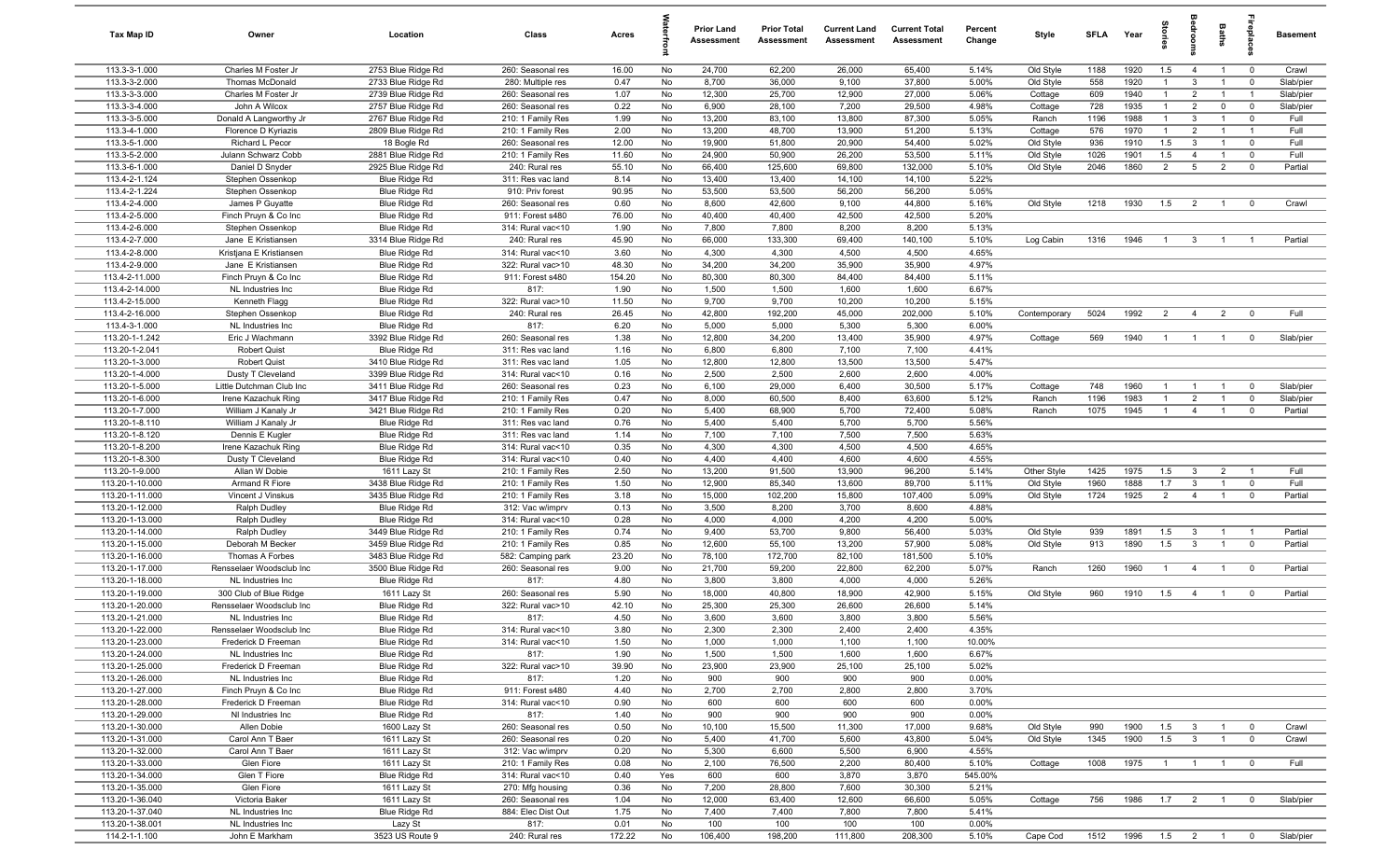| Tax Map ID                       | Owner                                    | Location                            | Class                                  | Acres          |          | <b>Prior Land</b><br>Assessment | <b>Prior Total</b><br>Assessment | <b>Current Land</b><br><b>Assessment</b> | <b>Current Total</b><br><b>Assessment</b> | Percent<br>Change | Style                  | <b>SFLA</b>  | Year         | Stories               |                                | Baths                            | epla                          | <b>Basement</b>      |
|----------------------------------|------------------------------------------|-------------------------------------|----------------------------------------|----------------|----------|---------------------------------|----------------------------------|------------------------------------------|-------------------------------------------|-------------------|------------------------|--------------|--------------|-----------------------|--------------------------------|----------------------------------|-------------------------------|----------------------|
| 114.2-1-1.200                    | Mark W Levy                              | 85 Caza Turn Rd                     | 240: Rural res                         | 17.00          | No       | 31,200                          | 165,100                          | 32,800                                   | 173,500                                   | 5.09%             | Old Style              | 3271         | 1900         | $\overline{2}$        | $\overline{4}$                 | $\overline{1}$                   | $\overline{1}$                | Full                 |
| 114.2-1-1.300                    | Harold C Bennett                         | 84 Caza Turn Rd                     | 270: Mfg housing                       | 6.13           | No       | 18,400                          | 58,900                           | 19,300                                   | 61,900                                    | 5.09%             |                        |              |              |                       |                                |                                  |                               |                      |
| 114.2-1-1.400                    | John H Caza Sr                           | 58 Caza Turn Rd                     | 270: Mfg housing                       | 1.36           | No       | 12,700                          | 61,300                           | 13,300                                   | 64,400                                    | 5.06%             |                        |              |              |                       |                                |                                  |                               |                      |
| 114.2-1-2.000                    | William I Hay                            | US Route 9                          | 314: Rural vac<10                      | 0.67           | No       | 9,300                           | 9,300                            | 9,800                                    | 9,800                                     | 5.38%             |                        |              |              |                       |                                |                                  |                               |                      |
| 114.2-1-3.000                    | Helen Johnson                            | 28 Caza Turn Rd                     | 210: 1 Family Res                      | 2.85           | No       | 14,300                          | 27,500                           | 15,000                                   | 28,900                                    | 5.09%             | Cottage                | 691          | 1970         | $\overline{1}$        | $\overline{1}$                 | $\overline{1}$                   | $\overline{0}$                | Partial              |
| 114.2-1-4.000                    | Scott N Clark                            | Caza Turn Rd                        | 314: Rural vac<10                      | 0.34           | No       | 700                             | 700                              | 700                                      | 700                                       | 0.00%             |                        |              |              | $\overline{1}$        |                                |                                  |                               |                      |
| 114.2-1-5.000<br>114.2-1-6.000   | Wayne C Duprez<br>Catherine L Moses      | 10 Caza Turn Rd<br>6 Ensign Pond Rd | 210: 1 Family Res<br>210: 1 Family Res | 3.07<br>1.20   | No<br>No | 19,900<br>12,700                | 55,900<br>57,200                 | 22,400<br>13,300                         | 101,600<br>60,100                         | 81.75%<br>5.07%   | Cottage<br>Old Style   | 875<br>1173  | 1960<br>1830 | 1.5                   | $\overline{2}$<br>$\mathbf{3}$ | $\overline{1}$<br>$\overline{1}$ | $\overline{0}$<br>$\mathbf 0$ | Slab/pier<br>Partial |
| 114.2-1-7.000                    | <b>Howard Peer</b>                       | 9 Ensign Pond Rd                    | 210: 1 Family Res                      | 0.90           | No       | 11,000                          | 57,000                           | 11,600                                   | 59,900                                    | 5.09%             | Ranch                  | 1296         | 1969         | $\overline{1}$        | $\mathbf{3}$                   | $\overline{1}$                   | $\overline{\mathbf{0}}$       | Slab/pier            |
| 114.2-1-8.000                    | William Gregoire                         | 3535 US Route 9                     | 210: 1 Family Res                      | 2.10           | No       | 12,200                          | 66,600                           | 12,800                                   | 70,000                                    | 5.11%             | Old Style              | 1554         | 1942         | 1.7                   | $\overline{2}$                 | $\overline{1}$                   | $\overline{0}$                | Full                 |
| 114.2-1-9.000                    | Thomas A Fougner                         | 3541 US Route 9                     | 210: 1 Family Res                      | 3.20           | No       | 15,000                          | 92,900                           | 15,700                                   | 97,600                                    | 5.06%             | Old Style              | 1867         | 1890         | 1.7                   | $\overline{4}$                 | $\overline{2}$                   | $\mathbf 0$                   | Partial              |
| 114.2-1-10.000                   | <b>Robert Hamilton</b>                   | 3589 US Route 9                     | 210: 1 Family Res                      | 1.80           | No       | 12,900                          | 77,900                           | 13,600                                   | 81,900                                    | 5.13%             | Ranch                  | 1344         | 1992         | $\overline{1}$        | $\overline{2}$                 | $\overline{2}$                   | $\overline{0}$                | Full                 |
| 114.2-1-11.000                   | Dermot Demis                             | US Route 9                          | 314: Rural vac<10                      | 0.67           | No       | 5,100                           | 5,100                            | 5,400                                    | 5,400                                     | 5.88%             |                        |              |              |                       |                                |                                  |                               |                      |
| 114.2-1-12.000                   | Dermot Demis                             | 3580 US Route 9                     | 260: Seasonal res                      | 0.50           | No       | 8,100                           | 32,500                           | 8,600                                    | 34,200                                    | 5.23%             | Cottage                | 739          | 1945         | 1.5                   | $\overline{2}$                 | $\overline{1}$                   | $\overline{1}$                | Partial              |
| 114.2-1-13.114                   | John C Demis                             | 3544 US Route 9                     | 910: Priv forest                       | 120.00         | No       | 68,700                          | 68,700                           | 72,200                                   | 72,200                                    | 5.09%             |                        |              |              |                       |                                |                                  |                               |                      |
| 114.2-1-13.214                   | Philip J Merlino                         | US Route 9                          | 322: Rural vac>10                      | 10.90          | No       | 18,600                          | 18,600                           | 19,500                                   | 19,500                                    | 4.84%             |                        |              |              |                       |                                |                                  |                               |                      |
| 114.2-1-14.112                   | Joseph D Demis                           | US Route 9                          | 314: Rural vac<10                      | 2.10           | No       | 8,100                           | 8,100                            | 8,500                                    | 8,500                                     | 4.94%             |                        |              |              |                       |                                |                                  |                               |                      |
| 114.2-1-14.113                   | <b>Howard Peer</b>                       | Ensign Pond Rd                      | 314: Rural vac<10                      | 2.50           | No       | 3,200                           | 3,200                            | 3,400                                    | 3,400                                     | 6.25%             |                        |              |              |                       |                                |                                  |                               |                      |
| 114.2-1-14.120                   | Wayne R Smith                            | 3572 US Route 9                     | 210: 1 Family Res                      | 3.50           | No       | 15,300                          | 73,000                           | 16,100                                   | 76,700                                    | 5.07%             | Ranch                  | 720          | 1981         | $\overline{1}$        | $\overline{2}$                 | $\overline{1}$                   | $\mathbf 0$                   | Full                 |
| 114.2-1-14.200                   | George Saulo                             | US Route 9                          | 314: Rural vac<10                      | 3.51           | No       | 9,800                           | 9,800                            | 10,300                                   | 10,300                                    | 5.10%             |                        |              |              |                       |                                |                                  |                               |                      |
| 114.2-1-19.000                   | Ronald R Carpaneto                       | 216 Ensign Pond Rd                  | 260: Seasonal res                      | 3.20           | No       | 14,900                          | 62,100                           | 15,700                                   | 65,300                                    | 5.15%             | Old Style              | 1660         | 1900         | 1.5                   | $\overline{4}$                 | $\overline{1}$                   | $\overline{0}$                | Partial              |
| 114.2-1-28.000                   | Joseph DeMaria Jr                        | US Route 9                          | 910: Priv forest                       | 60.50          | No       | 31,500                          | 31,500                           | 33,100                                   | 33,100                                    | 5.08%             |                        |              |              |                       |                                |                                  |                               |                      |
| 114.2-1-30.000                   | William Tefoe                            | 3286 US Route 9<br>3403 US Route 9  | 240: Rural res                         | 58.80          | No       | 42,200<br>19,300                | 105,200<br>68,700                | 44,400<br>20,300                         | 110,600                                   | 5.13%<br>5.09%    | Ranch                  | 1744         | 2005<br>1925 | $\overline{1}$<br>1.5 | $\overline{2}$<br>$\mathbf{3}$ | $\overline{2}$<br>$\overline{1}$ | $\overline{0}$                | Full<br>Full         |
| 114.2-1-36.000<br>114.2-1-43.000 | Donald Morgan<br>Michael Ball            | 3390 US Route 9                     | 210: 1 Family Res<br>210: 1 Family Res | 2.35<br>0.90   | No<br>No | 11,000                          | 70,000                           | 11,600                                   | 72,200<br>73,600                          | 5.14%             | Old Style<br>Old Style | 1515<br>1998 | 1949         | $\overline{1}$        | $\mathbf{3}$                   | $\overline{1}$                   | $\mathbf 0$<br>$\mathbf 0$    | Crawl                |
| 114.2-1-44.000                   | Joseph A DeMaria Jr                      | 3382 US Route 9                     | 260: Seasonal res                      | 0.60           | No       | 8,600                           | 72,000                           | 9,100                                    | 75,700                                    | 5.14%             | Old Style              | 1698         | 1935         | $\overline{1}$        | $\overline{2}$                 | $\overline{1}$                   | $\mathbf 0$                   | Slab/pier            |
| 114.2-1-45.000                   | Edward W Pannitti                        | 3378 US Route 9                     | 260: Seasonal res                      | 0.50           | No       | 8,000                           | 27,100                           | 8,400                                    | 28,500                                    | 5.17%             | Old Style              | 819          | 1940         | $\overline{1}$        | $\overline{2}$                 | $\overline{1}$                   | $\mathbf 0$                   | Crawl                |
| 114.2-1-46.000                   | Joseph A DeMaria Jr                      | US Route 9                          | 312: Vac w/imprv                       | 1.10           | No       | 7,000                           | 10,000                           | 7,300                                    | 10,500                                    | 5.00%             |                        |              |              |                       |                                |                                  |                               |                      |
| 114.2-1-47.000                   | Maryjo McCarthy                          | US Route 9                          | 314: Rural vac<10                      | 2.00           | No       | 7,900                           | 7,900                            | 8,300                                    | 8,300                                     | 5.06%             |                        |              |              |                       |                                |                                  |                               |                      |
| 114.2-1-48.000                   | Maryjo McCarthy                          | 3364 US Route 9                     | 210: 1 Family Res                      | 0.90           | No       | 11,000                          | 70,000                           | 11,600                                   | 73,600                                    | 5.14%             | Old Style              | 1364         | 1930         | 1.5                   | $\overline{3}$                 | $\overline{1}$                   | $\overline{0}$                | Full                 |
| 114.2-1-49.000                   | Paul J Heitzman                          | 3374 US Route 9                     | 210: 1 Family Res                      | 0.50           | No       | 7,900                           | 20,200                           | 8,300                                    | 21,200                                    | 4.95%             | Cottage                | 651          | 1925         | $\overline{1}$        | -1                             | $\overline{1}$                   | $\mathbf 0$                   | Full                 |
| 114.2-1-50.000                   | Mary E Spadaro                           | 3376 US Route 9                     | 210: 1 Family Res                      | 0.20           | No       | 5,300                           | 52,200                           | 5,600                                    | 54,900                                    | 5.17%             | Cottage                | 800          | 1957         | $\overline{1}$        | $\overline{2}$                 | $\overline{1}$                   | $\mathbf 0$                   | Full                 |
| 114.2-1-51.000                   | Roscoe S Herrick                         | 3363 US Route 9                     | 210: 1 Family Res                      | 0.80           | No       | 10,000                          | 89,100                           | 10,500                                   | 93,600                                    | 5.05%             | Ranch                  | 1200         | 1977         | $\overline{1}$        | 3                              | $\overline{1}$                   | $\mathbf 0$                   | Full                 |
| 114.2-1-52.000                   | Marvin A Nolette                         | 3371 US Route 9                     | 210: 1 Family Res                      | 1.40           | No       | 12,700                          | 46,600                           | 13,400                                   | 49,000                                    | 5.15%             | Cottage                | 644          | 1850         | 1.5                   | $\overline{2}$                 |                                  | $\mathbf{0}$                  | Full                 |
| 114.2-1-53.000                   | <b>Fred Nolette</b>                      | US Route 9                          | 314: Rural vac<10                      | 0.60           | No       | 5,000                           | 5,000                            | 5,300                                    | 5,300                                     | 6.00%             |                        |              |              |                       |                                |                                  |                               |                      |
| 114.2-1-54.000                   | Hugh T Myrtle                            | 3373 US Route 9                     | 210: 1 Family Res                      | 5.70           | No       | 22,600                          | 152,000                          | 23,800                                   | 159,800                                   | 5.13%             | Cape Cod               | 2016         | 2002         | 1.7                   | $\overline{2}$                 | $\overline{1}$                   | $\overline{0}$                | Full                 |
| 114.2-1-55.000                   | Joseph A DeMaria Jr                      | US Route 9                          | 314: Rural vac<10                      | 4.90           | No       | 16,800                          | 16,800                           | 17,700                                   | 17,700                                    | 5.36%             |                        |              |              |                       |                                |                                  |                               |                      |
| 114.2-1-56.100<br>114.2-1-56.200 | Alvin Provoncha<br>Joseph DeMaria Jr     | 3389 US Route 9<br>US Route 9       | 240: Rural res<br>322: Rural vac>10    | 27.40<br>10.10 | No<br>No | 38,700<br>6,100                 | 102,500<br>6,100                 | 40,600<br>6,400                          | 107,700<br>6,400                          | 5.07%<br>4.92%    | Old Style              | 1832         | 1930         | $\overline{2}$        | $5\overline{5}$                | $\overline{2}$                   | $\overline{\mathbf{0}}$       | Partial              |
| 114.2-1-57.002                   | Joseph A Provoncha                       | 3393 US Route 9                     | 210: 1 Family Res                      | 1.71           | No       | 18,300                          | 66,200                           | 19,300                                   | 69,600                                    | 5.14%             | Ranch                  | 768          | 1968         | $\overline{1}$        | $\overline{2}$                 | $\overline{1}$                   | $\overline{0}$                | Full                 |
| 114.2-1-58.001                   | Thomas A Fougner                         | US Route 9                          | 311: Res vac land                      | 3.20           | No       | 9,600                           | 9,600                            | 10,100                                   | 10,100                                    | 5.21%             |                        |              |              |                       |                                |                                  |                               |                      |
| 114.2-2-2.000                    | Thomas J Loding Sr                       | 3355 US Route 9                     | 210: 1 Family Res                      | 8.01           | No       | 25,300                          | 49,200                           | 26,600                                   | 51,700                                    | 5.08%             | Ranch                  | 1152         | 2000         | $\overline{1}$        | $\overline{2}$                 | $\overline{1}$                   | $\mathbf 0$                   | Full                 |
| 114.2-2-3.000                    | Rebecca L Caza                           | US Route 9                          | 210: 1 Family Res                      | 2.17           | No       | 13,700                          | 43,500                           | 14,400                                   | 98,800                                    | 127.13%           | Raised Ranch           | 1686         | 2005         | $\overline{1}$        | 2                              | $\overline{1}$                   | $\mathbf 0$                   | Full                 |
| 114.2-2-4.000                    | <b>Bruce E Caza</b>                      | 36 Liberty Rd                       | 721: Sand&gravel                       | 29.85          | No       | 61,270                          | 61,270                           | 64,400                                   | 64,400                                    | 5.11%             |                        |              |              |                       |                                |                                  |                               |                      |
| 114.2-2-5.000                    | Ferdinand A Woehrmann                    | Liberty Rd                          | 270: Mfg housing                       | 2.99           | No       | 14,700                          | 49,700                           | 15,400                                   | 52,200                                    | 5.03%             |                        |              |              |                       |                                |                                  |                               |                      |
| 114.2-2-7.000                    | James B Liberty                          | Liberty Rd                          | 311: Res vac land                      | 1.84           | No       | 7,800                           | 7,800                            | 8,200                                    | 8,200                                     | 5.13%             |                        |              |              |                       |                                |                                  |                               |                      |
| 114.2-2-8.000                    | James B Liberty                          | 13 Liberty Rd                       | 210: 1 Family Res                      | 1.90           | No       | 14,000                          | 87,500                           | 14,800                                   | 92,000                                    | 5.14%             | Ranch                  | 1300         | 1955         |                       | -3                             |                                  |                               | Partial              |
| 114.2-2-9.000                    | Marie E Rice                             | 2 Liberty Rd                        | 240: Rural res                         | 18.60          | No       | 30,300                          | 142,000                          | 31,800                                   | 149,200                                   | 5.07%             | Ranch                  | 1680         | 2005         | $\overline{1}$        | $\overline{3}$                 | $\overline{2}$                   | $\mathbf 0$                   | Full                 |
| 114.2-2-11.000                   | Emmett L Thompson                        | 3286 US Route 9                     | 271: Mfg housings                      | 6.32           | No       | 13,400                          | 32,400                           | 14,100                                   | 34,100                                    | 5.25%             |                        |              |              |                       |                                |                                  |                               |                      |
| 114.2-2-12.000                   | Michael W King                           | 3260 US Route 9                     | 312: Vac w/imprv                       | 2.49           | No       | 8,700                           | 13,700                           | 9,100                                    | 14,400                                    | 5.11%             |                        |              |              |                       |                                |                                  |                               |                      |
| 114.2-2-13.000                   | Joseph A Meyer                           | US Route 9                          | 314: Rural vac<10                      | 5.91           | No       | 17,700                          | 17,700                           | 18,600                                   | 18,600                                    | 5.08%             |                        |              |              |                       |                                |                                  |                               |                      |
| 114.2-2-14.000                   | Phillip M Otto                           | 3272 US Route 9<br>US Route 9       | 260: Seasonal res                      | 4.00           | No       | 15,600                          | 53,800                           | 16,400                                   | 56,500<br>16,400                          | 5.02%             | Cottage                | 524          | 1965         | $\overline{1}$        | $\overline{2}$                 | $\overline{1}$                   | $\mathbf 0$                   | Slab/pier            |
| 114.2-2-15.000                   | Phillip M Otto                           |                                     | 314: Rural vac<10                      | 4.00           | No       | 15,600                          | 15,600                           | 16,400                                   |                                           | 5.13%             |                        |              |              |                       |                                |                                  |                               |                      |
| 114.2-2-17.000<br>114.2-2-18.000 | Angela M Witherbee<br>Angela M Witherbee | US Route 9<br>3218 US Route 9       | 314: Rural vac<10<br>270: Mfg housing  | 3.25<br>1.35   | No<br>No | 9,700<br>12,700                 | 9,700<br>42,700                  | 10,200<br>13,400                         | 10,200<br>44,900                          | 5.15%<br>5.15%    |                        |              |              |                       |                                |                                  |                               |                      |
| 114.2-2-19.000                   | William P Pekurney                       | 3209 US Route 9                     | 415: Motel                             | 8.95           | No       | 20,000                          | 154,900                          | 21,000                                   | 162,800                                   | 5.10%             |                        |              |              |                       |                                |                                  |                               |                      |
| 114.2-2-20.000                   | Richard R Campbell                       | 3193 US Route 9                     | 210: 1 Family Res                      | 8.72           | No       | 27,400                          | 75,000                           | 29,640                                   | 122,200                                   | 62.93%            | Log Cabin              | 880          | 2002         | 1.5                   | $\overline{1}$                 | $\overline{1}$                   | $\overline{0}$                | Full                 |
| 114.2-2-21.000                   | Harkris Realty Corp                      | 3200 US Route 9                     | 411: Apartment                         | 2.45           | No       | 19,200                          | 152,700                          | 20,200                                   | 160,500                                   | 5.11%             |                        |              |              |                       |                                |                                  |                               |                      |
| 114.2-2-22.000                   | Harkris Realty Corp                      | US Route 9                          | 322: Rural vac>10                      | 12.85          | No       | 20,900                          | 20,900                           | 22,000                                   | 22,000                                    | 5.26%             |                        |              |              |                       |                                |                                  |                               |                      |
| 114.2-2-23.000                   | Cynthia A Marler                         | US Route 9                          | 314: Rural vac<10                      | 1.93           | No       | 7,800                           | 7,800                            | 8,200                                    | 8,200                                     | 5.13%             |                        |              |              |                       |                                |                                  |                               |                      |
| 114.2-2-24.000                   | Richard L Benjamin Jr                    | US Route 9                          | 322: Rural vac>10                      | 13.15          | No       | 21,600                          | 21,600                           | 22,700                                   | 22,700                                    | 5.09%             |                        |              |              |                       |                                |                                  |                               |                      |
| 114.2-2-27.000                   | Joseph A Meyer                           | US Route 9                          | 910: Priv forest                       | 104.52         | No       | 59,700                          | 59,700                           | 62,700                                   | 62,700                                    | 5.03%             |                        |              |              |                       |                                |                                  |                               |                      |
| 114.2-2-28.000                   | Abby K Braunius                          | US Route 9                          | 210: 1 Family Res                      | 11.01          | No       |                                 |                                  | 25,480                                   | 146,360                                   |                   | Cape Cod               | 2622         | 2006         | 1.5                   | $\overline{4}$                 | $\overline{2}$                   | $\mathbf 0$                   | Full                 |
| 114.2-2-29.000                   | Brian DeZalia                            | US Route 9                          | 311: Res vac land                      | 3.15           | No       |                                 |                                  | 9,830                                    | 9,830                                     |                   |                        |              |              |                       |                                |                                  |                               |                      |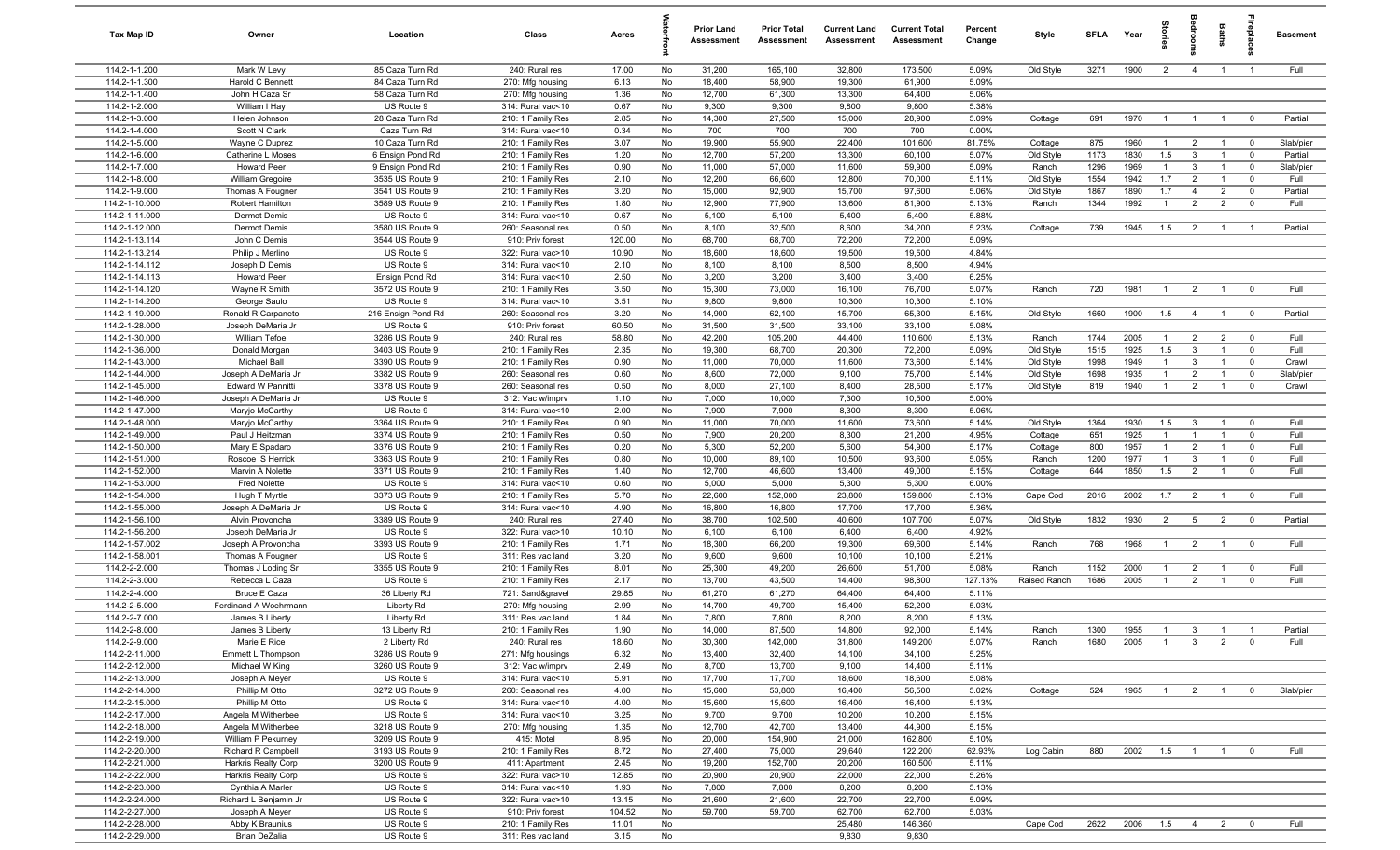| Tax Map ID                        | Owner                                     | Location                              | Class                                   | Acres            |           | <b>Prior Land</b><br>Assessment | <b>Prior Total</b><br>Assessment | <b>Current Land</b><br>Assessment | <b>Current Total</b><br>Assessment | Percent<br>Change | Style       | <b>SFI A</b> | Year | tories                | a<br>So                 | Baths          | epla                    | <b>Basement</b> |
|-----------------------------------|-------------------------------------------|---------------------------------------|-----------------------------------------|------------------|-----------|---------------------------------|----------------------------------|-----------------------------------|------------------------------------|-------------------|-------------|--------------|------|-----------------------|-------------------------|----------------|-------------------------|-----------------|
| 114.2-2-30.000                    | <b>Bruce Caza</b>                         | US Route 9                            | 311: Res vac land                       | 4.55             | No        |                                 |                                  | 11,730                            | 11,730                             |                   |             |              |      |                       |                         |                |                         |                 |
| 114.2-2-31.000                    | <b>Bruce Caza</b>                         | 25 Hyatt Heights Way                  | 322: Rural vac>10                       | 13.96            | No        |                                 |                                  | 23,490                            | 23,490                             |                   |             |              |      |                       |                         |                |                         |                 |
| 114.2-2-32.000                    | <b>Bruce Caza</b>                         | US Route 9                            | 322: Rural vac>10                       | 32.90            | No        |                                 |                                  | 46,380                            | 46,380                             |                   |             |              |      |                       |                         |                |                         |                 |
| 114.3-2-6.100                     | Daniel B Shaw                             | US Route 9                            | 322: Rural vac>10                       | 15.47            | No        | 9,400                           | 9,400                            | 9,900                             | 9,900                              | 5.32%             |             |              |      |                       |                         |                |                         |                 |
| 114.3-2-8.003<br>114.3-2-10.005   | Finch Pruyn & Co Inc                      | Blue Ridge Rd                         | 911: Forest s480                        | 263.00<br>261.60 | No<br>No  | 136,900<br>183,200              | 136,900<br>183,200               | 143,900<br>192,500                | 143,900<br>192,500                 | 5.11%<br>5.08%    |             |              |      |                       |                         |                |                         |                 |
| 114.3-3-1.000                     | Finch Pruyn & Co Inc<br>NL Industries Inc | Blue Ridge Rd<br>Blue Ridge Rd        | 911: Forest s480<br>817:                | 0.90             | No        | 1,400                           | 1,400                            | 1,500                             | 1,500                              | 7.14%             |             |              |      |                       |                         |                |                         |                 |
| 114.4-1-12.110                    | John H Chaplin                            | 115 Proctor Path                      | 240: Rural res                          | 39.69            | Yes       | 87,000                          | 231,400                          | 91,400                            | 243,200                            | 5.10%             | Log Cabin   | 1878         | 1994 | 1.7                   | $\overline{\mathbf{3}}$ | $\overline{2}$ | $\mathbf 0$             | Full            |
| 114.4-1-12.121                    | Salvatore M Crimi                         | 77 Proctor Path Way                   | 240: Rural res                          | 44.15            | No        | 62,500                          | 62,500                           | 67,630                            | 85,730                             | 37.17%            |             |              |      |                       |                         |                |                         |                 |
| 114.4-1-16.000                    | John F Fox                                | US Route 9                            | 322: Rural vac>10                       | 17.25            | No        | 26,600                          | 26,600                           | 28,000                            | 28,000                             | 5.26%             |             |              |      |                       |                         |                |                         |                 |
| 114.4-1-19.000                    | Kathleen Dillon Waldron                   | Johnson Pond Rd                       | 322: Rural vac>10                       | 31.00            | No        | 42,800                          | 42,800                           | 45,000                            | 45,000                             | 5.14%             |             |              |      |                       |                         |                |                         |                 |
| 114.4-1-20.100                    | Brian P Ward                              | 61 Johnson Pond Rd                    | 240: Rural res                          | 44.76            | No        | 51,400                          | 98,100                           | 54,000                            | 103,100                            | 5.10%             | Old Style   | 1392         | 1926 | $\overline{1}$        | $\overline{2}$          | $\overline{1}$ | $\overline{1}$          | Crawl           |
| 114.4-1-24.000                    | Robert C Luedtke                          | 3066 US Route 9                       | 210: 1 Family Res                       | 25.20            | No        | 41,500                          | 59,500                           | 43,600                            | 62,500                             | 5.04%             | Cottage     | 736          | 1940 | $\overline{1}$        | 2                       | $\overline{1}$ | $\mathbf 0$             | Crawl           |
| 114.4-1-25.100                    | Mary E Bessey                             | US Route 9                            | 322: Rural vac>10                       | 16.46            | No        | 25,500                          | 25,500                           | 26,800                            | 26,800                             | 5.10%             |             |              |      |                       |                         |                |                         |                 |
| 114.4-1-25.200                    | Remy R Bessey                             | 3061 US Route 9                       | 484: 1 use sm bld                       | 5.30             | No        | 17,300                          | 69,100                           | 18,200                            | 72,600                             | 5.07%             |             |              |      |                       |                         |                |                         |                 |
| 114.4-1-26.000                    | Remy R Bessey                             | 3090 US Route 9                       | 210: 1 Family Res                       | 0.70             | No        | 9,000                           | 82,600                           | 9,400                             | 86,800                             | 5.08%             | Ranch       | 1362         | 1975 | $\overline{1}$        | $\mathbf{3}$            | $\overline{1}$ | $\mathbf 0$             | Full            |
| 114.4-1-27.000                    | <b>Brenda Bessey</b>                      | 3084 US Route 9                       | 210: 1 Family Res                       | 0.70             | No        | 9,000                           | 76,200                           | 9,500                             | 80,100                             | 5.12%             | Ranch       | 1285         | 1967 | $\overline{1}$        | 3                       | $\overline{1}$ | $\mathbf 0$             | Full            |
| 114.4-1-28.000                    | <b>Bernard Colburn</b>                    | 3076 US Route 9                       | 210: 1 Family Res                       | 0.60             | No        | 8,600                           | 72,700                           | 9,000                             | 76,400                             | 5.09%             | Cape Cod    | 1344         | 1976 | 1.7<br>$\overline{1}$ | $\mathbf{3}$            | $\overline{1}$ | $\mathbf 0$             | Full            |
| 114.4-1-29.000<br>114.4-1-30.000  | Ryan R Bessey                             | 3054 US Route 9<br>3042 US Route 9    | 210: 1 Family Res<br>270: Mfg housing   | 0.60<br>0.90     | No<br>No  | 8,500<br>11,000                 | 76,100<br>22,900                 | 9,000<br>11,600                   | 90,700<br>24,100                   | 19.19%<br>5.24%   | Ranch       | 1248         | 2005 |                       | 3                       |                | $\mathbf 0$             | Full            |
| 114.4-1-31.051                    | Rosemary Spadaro<br><b>Donald Dresser</b> | 3105 US Route 9                       | 210: 1 Family Res                       | 2.00             | No        | 18,700                          | 73,500                           | 19,600                            | 77,200                             | 5.03%             | Ranch       | 1152         | 1973 | $\overline{1}$        | $\mathbf{3}$            | $\overline{1}$ | $\overline{0}$          | Full            |
| 114.4-1-35.002                    | Carl R Russell                            | 2984 US Route 9                       | 210: 1 Family Res                       | 0.92             | No        | 11,100                          | 82,700                           | 11,600                            | 86,900                             | 5.08%             | Log Cabin   | 880          | 1986 | $\overline{1}$        | $\mathbf{3}$            | $\overline{1}$ | $\mathbf 0$             | Full            |
| 114.4-1-36.000                    | Laureen L DeZalia                         | 7 Johnson Pond Rd                     | 210: 1 Family Res                       | 0.80             | No        | 9,900                           | 55,700                           | 10,400                            | 58,500                             | 5.03%             | Old Style   | 1344         | 1875 | 1.5                   | $\mathbf{3}$            | $\overline{1}$ | $\mathbf 0$             | Partial         |
| 114.4-1-37.000                    | Virginia M Kugler                         | 20 Johnson Pond Rd                    | 210: 1 Family Res                       | 0.40             | No        | 7,500                           | 73,700                           | 7,900                             | 77,500                             | 5.16%             | Old Style   | 1701         | 1930 | 1.5                   | $\mathbf{3}$            | $\overline{1}$ | $\overline{1}$          | Partial         |
| 114.4-1-38.000                    | Virginia M Kugler                         | Johnson Pond Rd                       | 322: Rural vac>10                       | 20.60            | No        | 29,700                          | 29,700                           | 31,200                            | 31,200                             | 5.05%             |             |              |      |                       |                         |                |                         |                 |
| 114.4-1-39.000                    | Kelly M DeZalia                           | 2972 US Route 9                       | 210: 1 Family Res                       | 0.40             | No        | 7,500                           | 82,600                           | 7,900                             | 86,800                             | 5.08%             | Old Style   | 2016         | 1875 | $\overline{2}$        | $\mathbf{3}$            | $\overline{2}$ | $\mathbf 0$             | Full            |
| 114.4-1-40.000                    | Kevin T Moses                             | 2985 US Route 9                       | 210: 1 Family Res                       | 4.00             | No        | 22,700                          | 75,800                           | 23,900                            | 79,700                             | 5.15%             | Old Style   | 1602         | 1869 | 1.5                   | $\overline{2}$          | $\overline{1}$ | $\mathbf 0$             | Full            |
| 114.4-1-41.000                    | Marshall Gero                             | 2991 US Route 9                       | 210: 1 Family Res                       | 0.90             | No        | 10,900                          | 75,300                           | 11,400                            | 79,100                             | 5.05%             | Ranch       | 1326         | 1975 | $\overline{1}$        | 3                       | $\overline{1}$ | $\mathbf 0$             | Full            |
| 114.4-1-42.000                    | Mary E Bessey                             | 2997 US Route 9                       | 210: 1 Family Res                       | 0.60             | No        | 8,500                           | 36,300                           | 9,000                             | 38,200                             | 5.23%             | Ranch       | 990          | 1940 | $\overline{1}$        | $\mathbf{3}$            | $\overline{1}$ | $\mathbf 0$             | Slab/pier       |
| 114.4-1-44.002                    | Judith Broseman-Gearwar                   | 3017 US Route 9                       | 210: 1 Family Res                       | 5.40             | No        | 20,500                          | 55,700                           | 21,500                            | 58,500                             | 5.03%             | Old Style   | 960          | 1950 | $\overline{1}$        | $\overline{2}$          | $\overline{1}$ | $\mathbf 0$             | Full            |
| 114.4-1-45.001                    | Deborah M DeZalia                         | 3093 US Route 9                       | 210: 1 Family Res                       | 1.40             | No        | 18,200                          | 67,000                           | 19,100                            | 70,400                             | 5.07%             | Old Style   | 1352         | 1940 | $\overline{1}$        | 3                       | $\overline{1}$ | $\mathbf 0$             | Partial         |
| 114.4-1-46.000                    | Richard Card                              | 3043 US Route 9                       | 210: 1 Family Res                       | 1.10             | No        | 12,200                          | 60,600                           | 12,800                            | 63,700                             | 5.12%             | Cottage     | 609          | 1982 | -1                    |                         | $\overline{1}$ | $\mathbf 0$             | Full            |
| 114.4-1-47.003                    | James J Barber                            | 3047 US Route 9                       | 210: 1 Family Res                       | 15.90            | No        | 20,600                          | 81,300                           | 21,600                            | 85,400                             | 5.04%             | Log Cabin   | 748          | 1978 | $\overline{1}$        | $\overline{2}$          | $\overline{1}$ | $\mathbf 0$             | Full            |
| 114.4-1-48.000<br>114.18-1-1.000  | George D Rothaupt<br>John B David         | 3055 US Route 9<br>3856 Blue Ridge Rd | 483: Converted Res<br>260: Seasonal res | 1.85<br>0.25     | No<br>Yes | 16,300<br>10,300                | 101,100<br>57,400                | 17,200<br>79,220                  | 106,300<br>115,164                 | 5.14%<br>100.63%  | Log Cabin   | 672          | 2000 | $\overline{1}$        | $\overline{1}$          | $\overline{1}$ | $\mathbf 0$             | Full            |
| 114.18-1-2.000                    | Jason D DeBenedetti                       | 3859 Blue Ridge Rd                    | 260: Seasonal res                       | 0.28             | No        | 6,800                           | 19,800                           | 7,100                             | 20,800                             | 5.05%             | Other Style | 280          | 1952 | $\overline{1}$        | $\overline{2}$          | $\overline{1}$ | $\mathbf 0$             | Slab/pier       |
| 114.18-1-3.000                    | George A Comatas                          | 5 Bessey Rd                           | 210: 1 Family Res                       | 1.36             | No        | 13,100                          | 50,100                           | 13,800                            | 52,700                             | 5.19%             | Cottage     | 748          | 1953 | $\overline{1}$        | 3                       | $\overline{1}$ | $\overline{1}$          | Full            |
| 114.18-1-4.000                    | Ralph H Palmer                            | 7 Bessey Rd                           | 260: Seasonal res                       | 0.60             | No        | 8,500                           | 38,600                           | 9,000                             | 40,600                             | 5.18%             | Cottage     | 594          | 1975 | $\overline{1}$        | $\overline{2}$          | $\overline{1}$ | $\mathbf 0$             | Slab/pier       |
| 114.18-1-5.000                    | Daniel Scuderi                            | 11 Bessey Rd                          | 260: Seasonal res                       | 0.20             | No        | 5,300                           | 29,600                           | 5,600                             | 31,100                             | 5.07%             | Cottage     | 946          | 1830 | $\overline{1}$        | $\mathbf{3}$            | $\overline{1}$ | $\mathbf 0$             | Slab/pier       |
| 114.18-1-6.000                    | Claire B Moore                            | Blue Ridge Rd                         | 314: Rural vac<10                       | 1.05             | No        | 6,800                           | 6,800                            | 7,100                             | 7,100                              | 4.41%             |             |              |      |                       |                         |                |                         |                 |
| 114.18-1-9.000                    | John J Swift                              | 3927 Blue Ridge Rd                    | 260: Seasonal res                       | 0.70             | No        | 9,200                           | 64,000                           | 9,700                             | 67,300                             | 5.16%             | Cottage     | 600          | 1930 | $\overline{1}$        | $\overline{2}$          | $\mathbf 0$    | $\mathbf 0$             | Slab/pier       |
| 114.18-1-10.000                   | Frederick J Holligan                      | 3921 Blue Ridge Rd                    | 210: 1 Family Res                       | 0.70             | No        | 30,000                          | 83,200                           | 31,500                            | 87,400                             | 5.05%             | Ranch       | 752          | 1960 | $\overline{1}$        | $\overline{2}$          | $\overline{1}$ | $\overline{1}$          | Partial         |
| 114.18-1-12.002                   | Richard E Bennett                         | 3915 Blue Ridge Rd                    | 210: 1 Family Res                       | 0.27             | No        | 11,300                          | 40,000                           | 101,220                           | 113,300                            | 183.25%           | Cottage     | 320          | 1945 | $\overline{1}$        | $\overline{2}$          | $\mathbf{1}$   | $\mathbf 0$             | Full            |
| 114.18-1-13.000                   | Matthew L Barrett                         | 3911 Blue Ridge Rd                    | 210: 1 Family Res                       | 0.46             | No        | 30,900                          | 139,900                          | 58,970                            | 173,570                            | 24.07%            | Cape Cod    | 630          | 1985 | 1.5                   | 3                       | $\mathbf{1}$   | $\mathbf 0$             | Full            |
| 114.18-1-14.000                   | Jeffrey Geene                             | 3885 Blue Ridge Rd                    | 260: Seasonal res                       | 2.27             | No        | 14,000                          | 35,300                           | 14,700                            | 37,100                             | 5.10%             | Cottage     | 550          | 1950 | -1                    |                         | $\mathbf 0$    | $\overline{1}$          | Partial         |
| 114.18-1-15.000                   | Claire B Moore<br>David M Flagg           | 3883 Blue Ridge Rd                    | 210: 1 Family Res<br>314: Rural vac<10  | 0.40<br>0.20     | No        | 7,500                           | 90,700<br>6,400                  | 7,900                             | 95,300                             | 5.07%<br>708.91%  | Ranch       | 960          | 1993 | $\overline{1}$        | $\overline{2}$          | $\overline{1}$ | $\mathbf 0$             | Full            |
| 114.18-1-16.000<br>114.18-2-2.100 | Anna Drake-Haynes                         | Blue Ridge Rd<br>US Route 9           | 322: Rural vac>10                       | 12.80            | No<br>No  | 6,400<br>26,300                 | 26,300                           | 51,770<br>32,750                  | 51,770<br>32,750                   | 24.52%            |             |              |      |                       |                         |                |                         |                 |
| 114.18-2-2.200                    | Anna Drake-Haynes                         | 2969 US Route 9                       | 210: 1 Family Res                       | 2.50             | No        | 14,000                          | 97,500                           | 14,890                            | 116,298                            | 19.28%            | Old Style   | 1965         | 1946 | 1.5                   | $\overline{3}$          | $\overline{1}$ | $\overline{\mathbf{0}}$ | Partial         |
| 114.18-2-3.000                    | Hodges Davis & Monks Stong                | 2941 US Route 9                       | 210: 1 Family Res                       | 1.30             | No        | 15,900                          | 126,000                          | 16,700                            | 132,400                            | 5.08%             | Old Style   | 3796         | 1925 | $\overline{2}$        | 6                       | $\overline{2}$ | $\overline{1}$          | Partial         |
| 114.18-2-4.000                    | Randy R Bessey                            | 2937 US Route 9                       | 210: 1 Family Res                       | 0.79             | No        | 12,100                          | 92,000                           | 12,700                            | 96,700                             | 5.11%             | Old Style   | 1869         | 1945 | 1.7                   | $\overline{4}$          | $\overline{1}$ | $\overline{1}$          | Partial         |
| 114.18-2-5.000                    | Chandler H Thompson                       | 2931 US Route 9                       | 210: 1 Family Res                       | 0.50             | No        | 8,100                           | 37,700                           | 8,500                             | 46,600                             | 23.61%            | Old Style   | 781          | 1925 | $\overline{1}$        | $\overline{2}$          | $\overline{1}$ | $\mathbf 0$             | Crawl           |
| 114.18-2-6.000                    | Michael K Lenhard                         | US Route 9                            | 311: Res vac land                       | 0.52             | No        | 7,800                           | 7,800                            | 8,200                             | 8,200                              | 5.13%             |             |              |      |                       |                         |                |                         |                 |
| 114.18-2-7.110                    | Regina M Lenhard                          | 4031 Blue Ridge Rd                    | 582: Camping park                       | 20.42            | No        | 300,660                         | 1,109,720                        | 316,000                           | 1,166,300                          | 5.10%             |             |              |      |                       |                         |                |                         |                 |
| 114.18-2-7.200                    | Panther Mtn Water Park Inc                | 4007 Blue Ridge Rd                    | 432: Gas station                        | 0.91             | No        | 15,000                          | 179,200                          | 15,700                            | 188,300                            | 5.08%             |             |              |      |                       |                         |                |                         |                 |
| 114.18-2-7.300                    | Daniel G McKenzie                         | US Route 9                            | 330: Vacant comm                        | 2.00             | No        | 16,500                          | 16,500                           | 17,300                            | 17,300                             | 4.85%             |             |              |      |                       |                         |                |                         |                 |
| 114.18-2-8.000                    | Kenneth Delafrange                        | Blue Ridge Rd                         | 314: Rural vac<10                       | 0.90             | No        | 10,500                          | 10,500                           | 11,000                            | 11,000                             | 4.76%             |             |              |      |                       |                         |                |                         |                 |
| 114.18-2-9.000                    | Kenneth Delafrange                        | 4023 Blue Ridge Rd                    | 210: 1 Family Res                       | 0.88             | No        | 9,400                           | 97,100                           | 9,900                             | 102,100                            | 5.15%             | Ranch       | 1470         | 1940 | $\overline{1}$        | $\overline{\mathbf{3}}$ | $\overline{1}$ | $\overline{0}$          | Partial         |
| 114.18-3-1.000                    | Virginia M Kugler                         | US Route 9                            | 314: Rural vac<10                       | 1.12             | No        | 7,500                           | 7,500                            | 7,900                             | 7,900                              | 5.33%             |             |              |      |                       |                         |                |                         |                 |
| 114.18-3-2.110                    | John E Gokey                              | 2918 US Route 9                       | 484: 1 use sm bld                       | 10.10            | No        | 28,600                          | 250,700                          | 30,100                            | 263,500                            | 5.11%             |             |              |      |                       |                         |                |                         |                 |
| 114.18-3-2.120                    | John E Gokey                              | US Route 9                            | 311: Res vac land                       | 9.32             | No        | 9,800                           | 9,800                            | 10,300                            | 10,300                             | 5.10%             |             |              |      |                       |                         |                |                         |                 |
| 114.18-3-2.200<br>114.18-3-3.000  | Virginia M Kugler<br>John Gokey           | US Route 9<br>2936 US Route 9         | 314: Rural vac<10<br>210: 1 Family Res  | 0.18<br>0.30     | No<br>No  | 500<br>6,900                    | 500<br>28,300                    | 500<br>5,340                      | 500<br>31,120                      | 0.00%<br>9.96%    | Cottage     | 516          | 1920 | $\overline{1}$        | $\overline{2}$          | $\overline{1}$ | $\mathbf 0$             | Crawl           |
| 114.18-3-4.000                    | Robert D Dobie                            | 2940 US Route 9                       | 485: >1use sm bld                       | 0.12             | No        | 4,400                           | 57,500                           | 4,600                             | 60,400                             | 5.04%             |             |              |      |                       |                         |                |                         |                 |